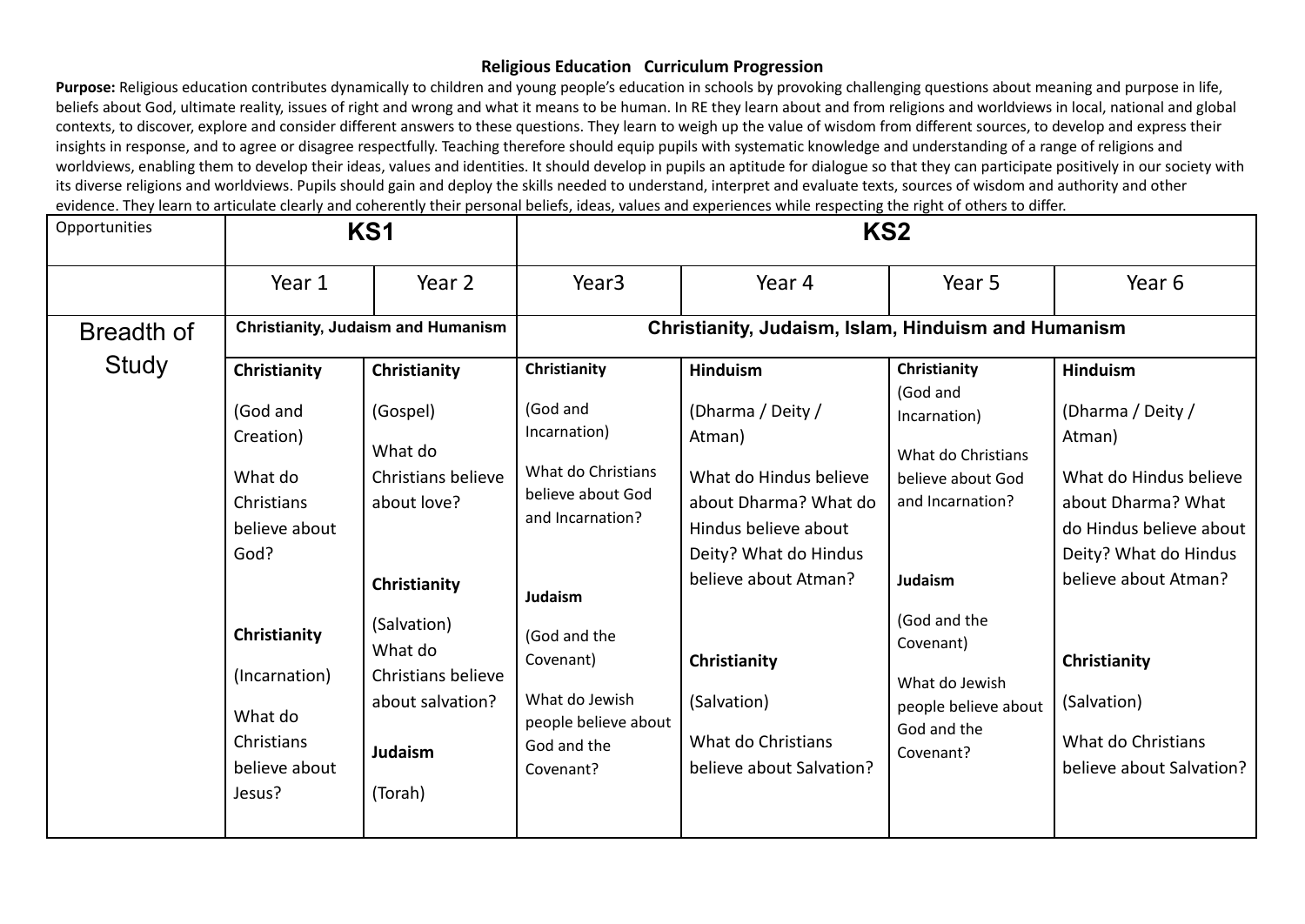|                                |                                                                                                                                                                                                                                                                                                                                          |                                                                                                                                                                                                                                                                                                                                                                                                                                                                                            | <b>Religious Education Curriculum Progression</b>                                                                                                                                                                                                                                                                                                                                                                                                                                                                                                                                      |        |                                                                                                                                                                                                                                                                                                                                                                                                                                                                                                                                                                 |                                                                                                                                                                                                                                                                                                                                                                                                                                                                                                                                                                                                           |          |                                                                                                                                                                                                                                                                                                                                                                                                                                                                                   |
|--------------------------------|------------------------------------------------------------------------------------------------------------------------------------------------------------------------------------------------------------------------------------------------------------------------------------------------------------------------------------------|--------------------------------------------------------------------------------------------------------------------------------------------------------------------------------------------------------------------------------------------------------------------------------------------------------------------------------------------------------------------------------------------------------------------------------------------------------------------------------------------|----------------------------------------------------------------------------------------------------------------------------------------------------------------------------------------------------------------------------------------------------------------------------------------------------------------------------------------------------------------------------------------------------------------------------------------------------------------------------------------------------------------------------------------------------------------------------------------|--------|-----------------------------------------------------------------------------------------------------------------------------------------------------------------------------------------------------------------------------------------------------------------------------------------------------------------------------------------------------------------------------------------------------------------------------------------------------------------------------------------------------------------------------------------------------------------|-----------------------------------------------------------------------------------------------------------------------------------------------------------------------------------------------------------------------------------------------------------------------------------------------------------------------------------------------------------------------------------------------------------------------------------------------------------------------------------------------------------------------------------------------------------------------------------------------------------|----------|-----------------------------------------------------------------------------------------------------------------------------------------------------------------------------------------------------------------------------------------------------------------------------------------------------------------------------------------------------------------------------------------------------------------------------------------------------------------------------------|
|                                |                                                                                                                                                                                                                                                                                                                                          | What do Jewish                                                                                                                                                                                                                                                                                                                                                                                                                                                                             | Judaism                                                                                                                                                                                                                                                                                                                                                                                                                                                                                                                                                                                |        | Christianity                                                                                                                                                                                                                                                                                                                                                                                                                                                                                                                                                    | Judaism                                                                                                                                                                                                                                                                                                                                                                                                                                                                                                                                                                                                   |          | Christianity                                                                                                                                                                                                                                                                                                                                                                                                                                                                      |
|                                | Judaism                                                                                                                                                                                                                                                                                                                                  | people believe<br>about Torah?                                                                                                                                                                                                                                                                                                                                                                                                                                                             | (Torah)                                                                                                                                                                                                                                                                                                                                                                                                                                                                                                                                                                                |        | (Gospel)                                                                                                                                                                                                                                                                                                                                                                                                                                                                                                                                                        | (Torah)                                                                                                                                                                                                                                                                                                                                                                                                                                                                                                                                                                                                   | (Gospel) |                                                                                                                                                                                                                                                                                                                                                                                                                                                                                   |
|                                | (God and the<br>Covenant)<br>What do Jewish<br>people believe                                                                                                                                                                                                                                                                            | Humanism<br>What is a                                                                                                                                                                                                                                                                                                                                                                                                                                                                      | What do Jewish<br>people believe about<br>Torah?                                                                                                                                                                                                                                                                                                                                                                                                                                                                                                                                       | Agape? | What do Christians<br>believe about love and                                                                                                                                                                                                                                                                                                                                                                                                                                                                                                                    | What do Jewish<br>people believe about<br>Torah?                                                                                                                                                                                                                                                                                                                                                                                                                                                                                                                                                          | Agape?   | What do Christians<br>believe about love and                                                                                                                                                                                                                                                                                                                                                                                                                                      |
|                                | about God and<br>the covenant?                                                                                                                                                                                                                                                                                                           | Humanist? What<br>do Humanists                                                                                                                                                                                                                                                                                                                                                                                                                                                             | <b>Islam</b>                                                                                                                                                                                                                                                                                                                                                                                                                                                                                                                                                                           |        | <b>Humanism</b>                                                                                                                                                                                                                                                                                                                                                                                                                                                                                                                                                 | Islam                                                                                                                                                                                                                                                                                                                                                                                                                                                                                                                                                                                                     |          | Humanism                                                                                                                                                                                                                                                                                                                                                                                                                                                                          |
|                                |                                                                                                                                                                                                                                                                                                                                          | believe?                                                                                                                                                                                                                                                                                                                                                                                                                                                                                   | (Islam and Iman)                                                                                                                                                                                                                                                                                                                                                                                                                                                                                                                                                                       |        | What is a Humanist?                                                                                                                                                                                                                                                                                                                                                                                                                                                                                                                                             | (Islam and Iman)                                                                                                                                                                                                                                                                                                                                                                                                                                                                                                                                                                                          |          | What is a Humanist?                                                                                                                                                                                                                                                                                                                                                                                                                                                               |
|                                |                                                                                                                                                                                                                                                                                                                                          |                                                                                                                                                                                                                                                                                                                                                                                                                                                                                            | What do Muslims<br>believe about Islam<br>and Iman?                                                                                                                                                                                                                                                                                                                                                                                                                                                                                                                                    |        | What do Humanists<br>believe?                                                                                                                                                                                                                                                                                                                                                                                                                                                                                                                                   | What do Muslims<br>believe about<br>submission to Allah?                                                                                                                                                                                                                                                                                                                                                                                                                                                                                                                                                  | believe? | What do Humanists                                                                                                                                                                                                                                                                                                                                                                                                                                                                 |
| Knowledge and<br>Understanding | Year 1                                                                                                                                                                                                                                                                                                                                   | Year 2                                                                                                                                                                                                                                                                                                                                                                                                                                                                                     | Year <sub>3</sub>                                                                                                                                                                                                                                                                                                                                                                                                                                                                                                                                                                      |        | Year 4                                                                                                                                                                                                                                                                                                                                                                                                                                                                                                                                                          | Year 5                                                                                                                                                                                                                                                                                                                                                                                                                                                                                                                                                                                                    |          | Year 6                                                                                                                                                                                                                                                                                                                                                                                                                                                                            |
|                                | <b>God and Creation</b><br>• Christians find out<br>about what God is<br>like and how he<br>wants people to<br>live from the Bible.<br>• There is a story in<br>the Bible which<br>Christians believe<br>expresses their key<br>beliefs about<br>creation.<br>- God created the<br>universe.<br>- The story is called<br>the six days of | Gospel<br>• Jesus taught that people<br>should be loving, kind<br>and forgiving to<br>everyone because this is<br>what God is like.<br>• Recall the story of the<br>Unmerciful Servant<br>Matthew 18:23-34,<br>linking it to forgiveness<br>in the Lord's Prayer<br>Matthew 6:5-15<br>including (a) Peter's<br>question, "How many<br>times should I forgive?"<br>(b) the events of the<br>parable, (c) understand<br>that, just as Christians<br>believe that God<br>forgives them, Jesus | God<br>• Christians believe the Bible talks<br>about what God is like and his<br>relationship with people who<br>believe in Him.<br>• Christians will describe one God<br>as Father (parent), Son and Holy<br>Spirit. The Trinity.<br>• Recall what happens in both<br>Infant Baptism and Believers'<br>Baptism. Water is used. The<br>person baptising usually says "I<br>baptise you in the name of the<br>Father, and the son, and the<br>Holy spirit." The person is<br>welcomed into the Christian<br>Church.<br>• Raise and suggest answers to<br>relevant questions in response |        | Dharma<br>• Recall stories of the exile,<br>return and reign of Rama<br>from the Hindu book: The<br>Ramayana and understand<br>how they teach a) respect for<br>Parents, b) keeping promises,<br>c) doing the right thing even<br>when it's hard, and from his<br>reign d) using power with<br>care and responsibility<br>towards those with less<br>power, know that Hindus<br>think these are important<br>guidelines for right-living.<br>• Understand when Hindus<br>light lamps to celebrate Divali<br>they remember that God<br>guides us in life the way | God<br>• Christians believe that "God is love"<br>(1 John 4.8) - compassionate, all<br>knowing (omniscient), everywhere<br>at once (omnipresent), all powerful<br>(almighty), pure, set apart (holy).<br>• Christians believe that it matters<br>what people do. When people treat<br>others badly (sin) it makes God<br>upset and angry.<br>• Christians believe the Bible talks<br>about what God is like and his<br>relationship with people who<br>believe in him.<br>• Raise and suggest answers to<br>relevant questions in response to<br>their enquiry into what Christians<br>believe about God. |          | Dharma<br>• Know that the term<br>"Hinduism" is a Western<br>term for people who<br>lived in Northern India,<br>who shared the Vedas<br>and ancient Sanskrit<br>writings of India.<br>Followers prefer the<br>term "Sanatan Dharma",<br>which mean 'eternal<br>truths' (i.e. basic<br>teachings which have<br>always been true and<br>always will be).<br>• Know the Holi festival<br>celebrates Spring,<br>community and equality,<br>reminding Hindus to<br>respect the natural |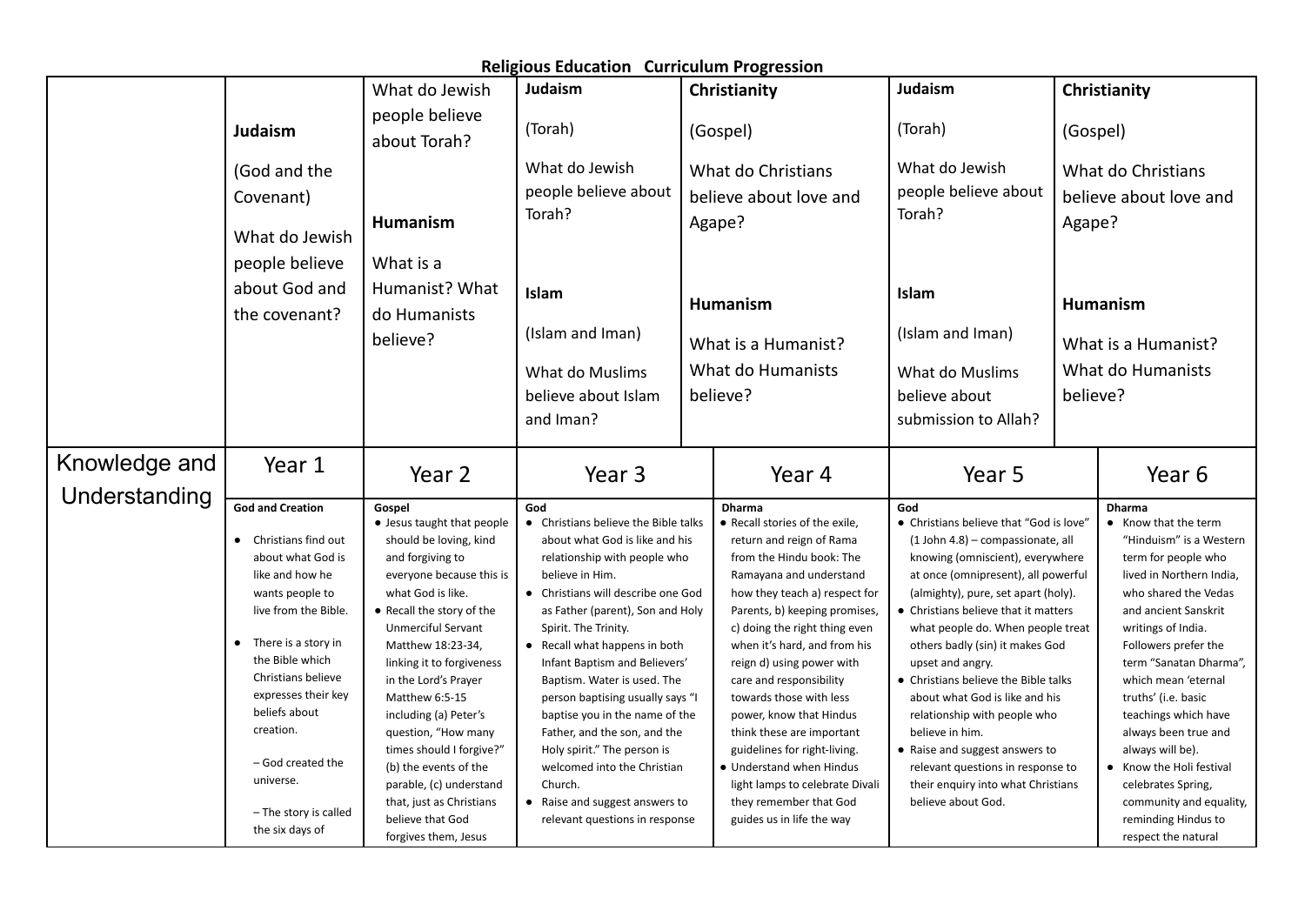|                             |                             | <b>Rengrous Eugenement Curriculum Pogression</b>  |                                |                                         |                               |
|-----------------------------|-----------------------------|---------------------------------------------------|--------------------------------|-----------------------------------------|-------------------------------|
| creation and                | wants them to forgive       | to their enquiry into what                        | lamps light up darkness, to    | • Recognize that Christians use         | world and its seasons.        |
| describes what God          | everyone (d) that           | Christians believe about God.                     | help us see our way.           | evidence to support their belief in     | Also recall the Holika        |
| did as the world            | Christians are reminded     |                                                   | • Know Dharma means            | God.                                    | story, who died using         |
| was created.                | about these things          |                                                   | 'right-living' and that the    | • Understand God loves His creation,    | her powers to try and         |
|                             | every time they pray the    |                                                   | Hindu faith is called the      | and everything is created in            | kill Prahlad, a believer in   |
| $-$ The last thing          | Lord's prayer.              | Incarnation<br>• Recall stories from the Bible of | 'Hindu Dharma'                 | harmony.                                | God, and understand           |
| that God created            | • Reflect on the            | Jesus miracles - what do they                     |                                | • Humans have a duty to care for        | how this reminds Hindus       |
| was humans.                 | implications of this story  |                                                   |                                | God's creation. They are the            | to use their gifts to help    |
|                             | for Christians and for      | say about Jesus? e.g. that Jesus                  |                                | stewards of creation.                   | not hurt others, the          |
| Christians believe          | themselves today.           | calmed a storm - he had power                     | <b>Deity</b>                   | • Raise and suggest answers to          | principle of ahimsa.          |
| that God expects            | • Raise and suggest         | over the forces of nature Mark                    | • Know that Hindu holy books   | relevant questions in response to       | • Know the Hindu word         |
| humans to care for          | answers to relevant         | 4.35-41, healing Jairus' daughter                 | describe Rama AND Krishna      | their enquiry into the evidence         | for 'action' is 'karma        |
| His world because           | questions in response to    | - that he had power over death                    | as special people called       | Christians use to support their         | which means everything        |
| it belongs to God.          | their enquiry into this     | (Luke 8. 40-56).                                  | Avatars. These are believed    | belief in God and the concept of        | we do will have               |
| Raise and suggest           | story, e.g. 'Why did        | • Understand what Christians                      | by Hindus to be God, in        | stewardship.                            | consequences. This is         |
| answers to relevant         | Jesus tell this story and   | believe this and other stories                    | human form and that God        |                                         | the 'Law of Karma'.           |
| questions in                | other parables?'            | from the Bible say about who                      | can choose to be born as an    |                                         | Following the Dharma          |
| response to their           |                             | Jesus is - that only God can do                   | Avatar, in any time and place, |                                         | will produce beneficial       |
| enquiry into what           |                             | things like this. Christians                      | when the world needs God's     | Incarnation                             | results.                      |
| Christians believe          |                             | believe that Jesus is the Son of                  | help or example.               | • Know that the nativity is found in    |                               |
| about God.                  | Salvation                   | God.                                              | • Know that Hindus believe     | two gospels: Matthew (ch 1-2) and       |                               |
|                             | • Know that the Christian   | Raise and suggest answers to                      | that they can also worship     | Luke (ch 1-2)                           |                               |
|                             | Holy book is called the     | relevant questions in response                    | God in other divine forms (or  | • Understand that the two accounts      | <b>Deity</b>                  |
|                             | Bible, and that it is       | to their enquiry into the                         | deities) alongside the         | are told from different viewpoints      | • Understand that             |
| Incarnation                 | divided into two parts -    | accounts of these miracles and                    | Avatars, such as a loving      | (Mary and Joseph's)                     | thousands of years ago,       |
| • Christians find out       | Old Testament (which        | what Christians say about who                     | mother (Devi), Lakshmi,        | • Reflect on why there may be           | Hindu books called the        |
| about what Jesus is         | Christians share with       | Jesus is.                                         | popularly worshipped at        | different accounts.                     | Vedas described many          |
| like and how he             | Judaism - Jesus was a       |                                                   | Divali.                        | • The Bible account of the virgin birth | ways of thinking about        |
| wants people to             | Jew) and New                |                                                   |                                | supports the Christian belief that      | God with special names,       |
| live from the Bible.        | Testament.                  | <b>God and The Covenant</b>                       |                                | Jesus is both human and divine.         | images and stories to         |
| Understand that             | • Recall stories from the   | • God first made his covenant                     |                                | • Some Christians understand this       | help Hindus remember          |
| Advent is the time          | Bible associated with       | agreement with Abraham. God                       | Atman                          | symbolically and others literally.      | and understand about          |
| before Christmas            | the last eight days of      | promises he would be the father                   | • Recognise a form of Hindu    | • The nativity of Jesus concerns the    | God. Hindus pray to God       |
| when Christians get         | Jesus' life, including (a)  | of a great nation, the Jewish                     | worship (called puja) using a  | incarnation of Jesus: literally         | by any of these names         |
| ready for Jesus             | his entry into Jerusalem,   | people, who will live in the land                 | special tray called 'a puja    | "become flesh". Incarnation is the      | and ways.                     |
| coming.                     | (b) the Last Supper, (c)    | of Canaan.                                        | thali' with a small sacred     | belief that Jesus Christ is fully       | • Recall the story of Shiva   |
| <b>Recall Bible stories</b> | his arrest, (d) crucifixion | • Recall the story of the giving of               | flame, a bell, flower petals,  | human and fully God.                    | and the Ganges.               |
| associated with the         | and (e) resurrection.       | the 10 commandments to                            | incense and water to help      | • Identify how the belief that Jesus is | <b>Understand that Hindus</b> |
| birth of Jesus.             | • Recognise the order of    | Moses: The people of Israel are                   | them not be distracted by      | "God is with us" helps a Christian in   | believe that whilst the       |
| Including (a) the           | the key events in the       | enslaved in Egypt; God sends 10                   | anything else they may see,    | daily life. Christians pray because     | natural world is all from     |
| meaning of his              | Biblical narrative.         | plagues; the Pharaoh releases                     | hear, smell or touch around    | they believe that Jesus is with them    | within God and so is to       |
| names Immanuel              | • Identify these stories    | the Jews; this hasty departure is                 | them, to make it a special     | to listen and to help.                  | be treated as special,        |
| (God is with us) and        | with the religion of        | known as the exodus; the Jews                     | time.                          |                                         | the Ganges is a holy          |
| Jesus (he saves),           |                             | spent 40 years as nomads;                         | • Know and be able to use the  |                                         |                               |
| (b), the angel              | Christianity, who are       | Moses went up Mt Sinai to                         | following terms accurately     |                                         | river to visit and Shiva is   |
|                             |                             |                                                   |                                |                                         |                               |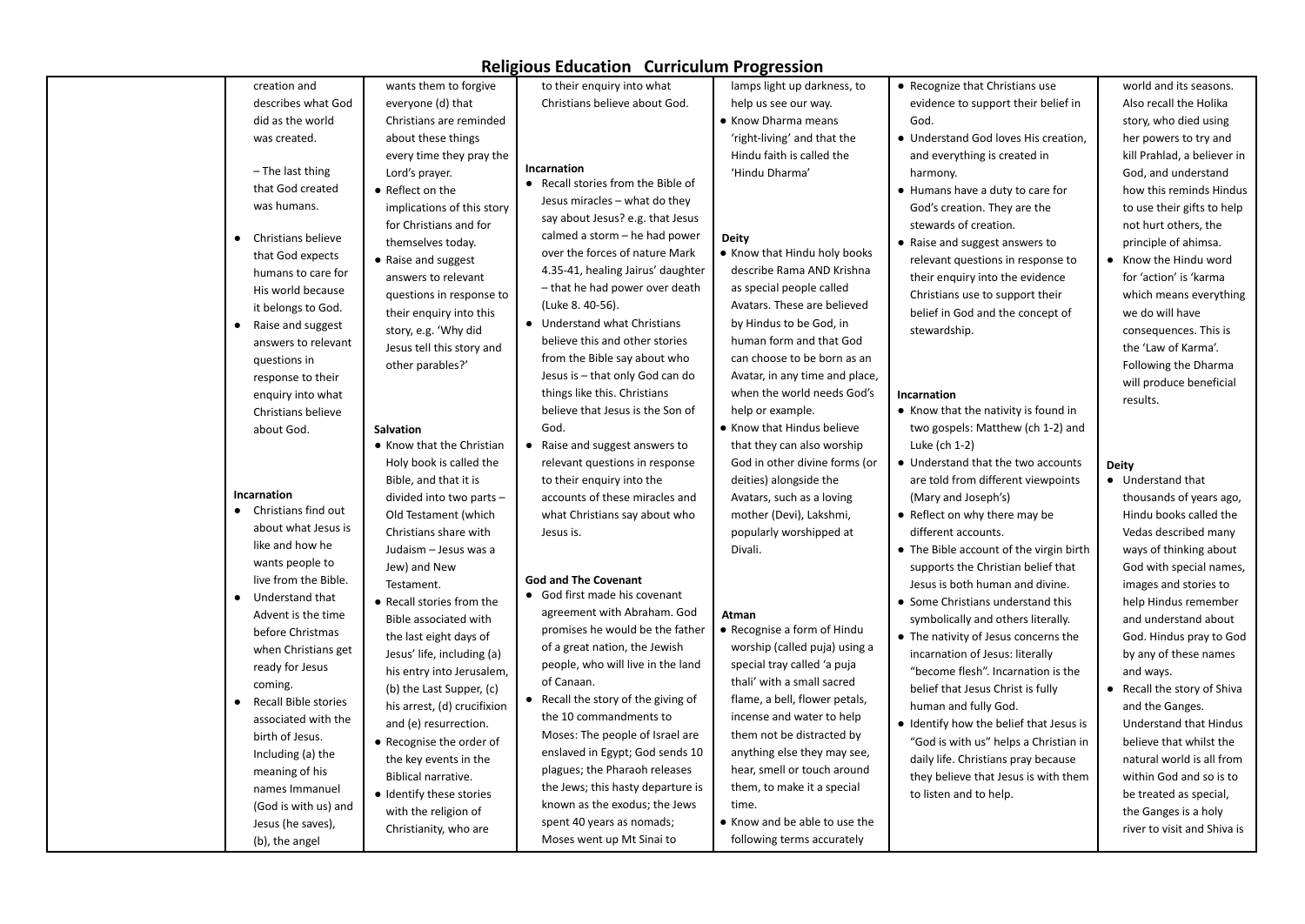| Gabriel's message              | collectively called       | receive from God the 10            | and confidently: Mandir,         | <b>God and The Covenant</b>              | a special and particularly |
|--------------------------------|---------------------------|------------------------------------|----------------------------------|------------------------------------------|----------------------------|
| to Mary - that her             | Christians and know       | commandments and other             | shrine, puja, murti, prasad      | • Know that Jews have coming of age      | powerful form of God to    |
| baby is God's son,             | that they are from the    | commandments which were the        | and arti.                        | ceremonies: Bar and Bat Mitzvah          | worship.                   |
| (c) his humble                 | Bible.                    | rules Jews had to live by.         | • Know that Hindus have a        | (for boys and girls, respectively).      | • Hinduism teaches that    |
| birth, (d) visited by          | • Understand that         | • Understand that the Jews made    | special place at home for        | These are important because it           | there is one Supreme       |
| shepherds                      | Christians believe that   | an agreement or covenant with      | performing puja once a day.      | marks the time when people               | Being/Person, Brahman.     |
| -ordinary people -             | because Jesus died,       | God: If Jews agree to obey His     | • Understand that Puja helps     | become responsible for following         | Brahman is everywhere      |
| and the Magi.                  | they can be forgiven by   | commandments; the Jews             | Hindus be quiet enough to        | the Torah.                               | and everything that        |
| Identify these<br>$\bullet$    | God.                      | would be His Chosen people.        | 'hear' God guiding them from     | • Know that Abraham is called one of     | exists lives in Brahman    |
| stories with the               | • Understand that         | • Know that Jews celebrate the     | within and to know Hindus        | the fathers of Judaism                   | all the time. Nothing      |
| religion of                    | Christians believe that   | exodus at the week-long            | can perform Puja at home or      | • Know the story of Abraham who          | would exist if Brahman     |
| Christianity, whose            | Jesus rose from the       | Passover festival; at the Seder    | in a place of worship called a   | Jews believe was the first person to     | was not in it.             |
| members are                    | dead, giving hope of a    | meal Jews re-tell the story of     | Mandir.                          | believe in one God:                      | • Recognise the symbol     |
| collectively called            | new life.                 | the Exodus using symbolic food.    | • Raise and suggest answers to   | ham was rich and lived in Ur; the people | often associated with      |
| Christians and                 | • Raise and suggest       | The festival recalls this as a key | relevant questions in            | worshipped many gods                     | Hinduism: Aum. The         |
| know that these                | answers to relevant       | event in their history because it  | response to the Hindu belief     | peaks to Abraham and tells him to        | sound is sacred and is a   |
| stories are from the           | questions in response to  | shows: (a) God was at work in      | in Dharma, deity and Atman.      | leave his home with 3 promises: a        | way of describing          |
| Bible.                         | their enquiry into the    | the events of history (b) they     | • Attempt to support their       | relationship with God, numerous          | Brahman.                   |
| Recognise the<br>$\bullet$     | Easter story.             | have been chosen to have a         | answers using reasons and/or     | descendants and land                     |                            |
| order of the key               |                           | special relationship with God.     | information.                     | ara is barren                            |                            |
| events in the                  |                           | • Understand that Jews believe     |                                  | no scriptures or traditions, he puts his |                            |
| Biblical narrative.            |                           | there is one God who should be     |                                  | faith in God                             | Atman                      |
| Raise and suggest<br>$\bullet$ | <b>The Torah</b>          | placed above all else.             |                                  | • Understand that, for Jews, the         | • Recall the Hindu         |
| answers to relevant            | • Know that the Torah     | • The Shema, which expresses       | Salvation                        | covenant that began with Abraham         | greeting Namaste and its   |
| questions in                   | means 'teaching' is the   | these key beliefs, is placed on    | • Recognise that Christians      | is an important belief of a two-way      | meaning: 'I respect you',  |
| response to their              | most important part of    | the doorpost of Jewish houses      | refer to Jesus as 'the Saviour'  | relationship. Jews put their faith in    | because Hindus believe     |
| enquiry into the               | Jewish scriptures.        | in a Mezezah.                      | or as 'my Saviour'.              | God (not blind faith - Abraham           | the same God is inside     |
| Christmas story.               | • Know that it contains   | • Raise and suggest answers to     | • Explain the Christian          | often questions God) and God gives       | every heart and must be    |
|                                | the first 5 books of the  | relevant questions in response     | Salvation story and that it      | his blessings to Abraham and his         | treated as one             |
|                                | Hebrew Bible.             | to the story of Moses and the      | makes four main claims:          | descendants.                             | world-family.              |
|                                | • It teaches Jews what    | giving of the 10                   | reated a perfect world           | • Know that Yom Kippur is the holiest    | • Hindus believe in        |
| <b>God and The Covenant</b>    | God is like and how they  | commandments.                      | nity went wrong                  | day in the Jewish calendar. This         | Reincarnation: the belief  |
| Know that Jews<br>$\bullet$    | should live their lives.  | • Attempt to support their         | e humanity, God had a salvation  | period starts with Rosh Hashannah        | that when a body dies      |
| believe in one God             | • One day a week Jews     | answers using reasons and/or       | plan                             | and ends ten days later with Yom         | their atman ("soul") may   |
| who created the                | observe the Sabbath:      | information.                       | nters into the world as Jesus    | Kippur. It is during this time of        | move onto another          |
| universe.                      | they rest, have a meal    |                                    | Christ who saves humanity        | fasting that Jews show how sorry         | being. In the Bhagavad     |
| Know basic<br>$\bullet$        | on Friday evening with    |                                    | • Recall the key features of the | they are, and attend the synagogue       | Gita this is likened to    |
| elements of the                | their family. Jews        |                                    | story of Zacchaeus:              | as often as they can, listening to       | someone changing dirty     |
| story found in                 | believe that bringing the | Torah                              | stand the context of the story;  | the Torah; for asking for forgiveness    | clothes for clean ones.    |
| Genesis:                       | family together once a    | • On the Shabbat Jews attend the   | Zacchaeus is an outcast          | from those who they have                 | Similarly, the Atman       |
| made the world from            | week when no one          | synagogue, where they worship      | because he is seen as a          | wronged, forgive those who have          | casts off its worn-out     |
| nothing                        | works is important.       | God. Doing this develops a         | greedy, corrupt traitor. Now     | wronged them and ask G-d to              | body for a new one.        |
|                                | • Understand how special  | sense of community.                | he is sorry. He wants to make    | forgive them; saying, "And for all       | (Bhagavad Gita 2:22).      |
|                                | the Torah is for Jews:    |                                    |                                  |                                          |                            |
|                                |                           |                                    |                                  | these, God of forgiveness, forgive       |                            |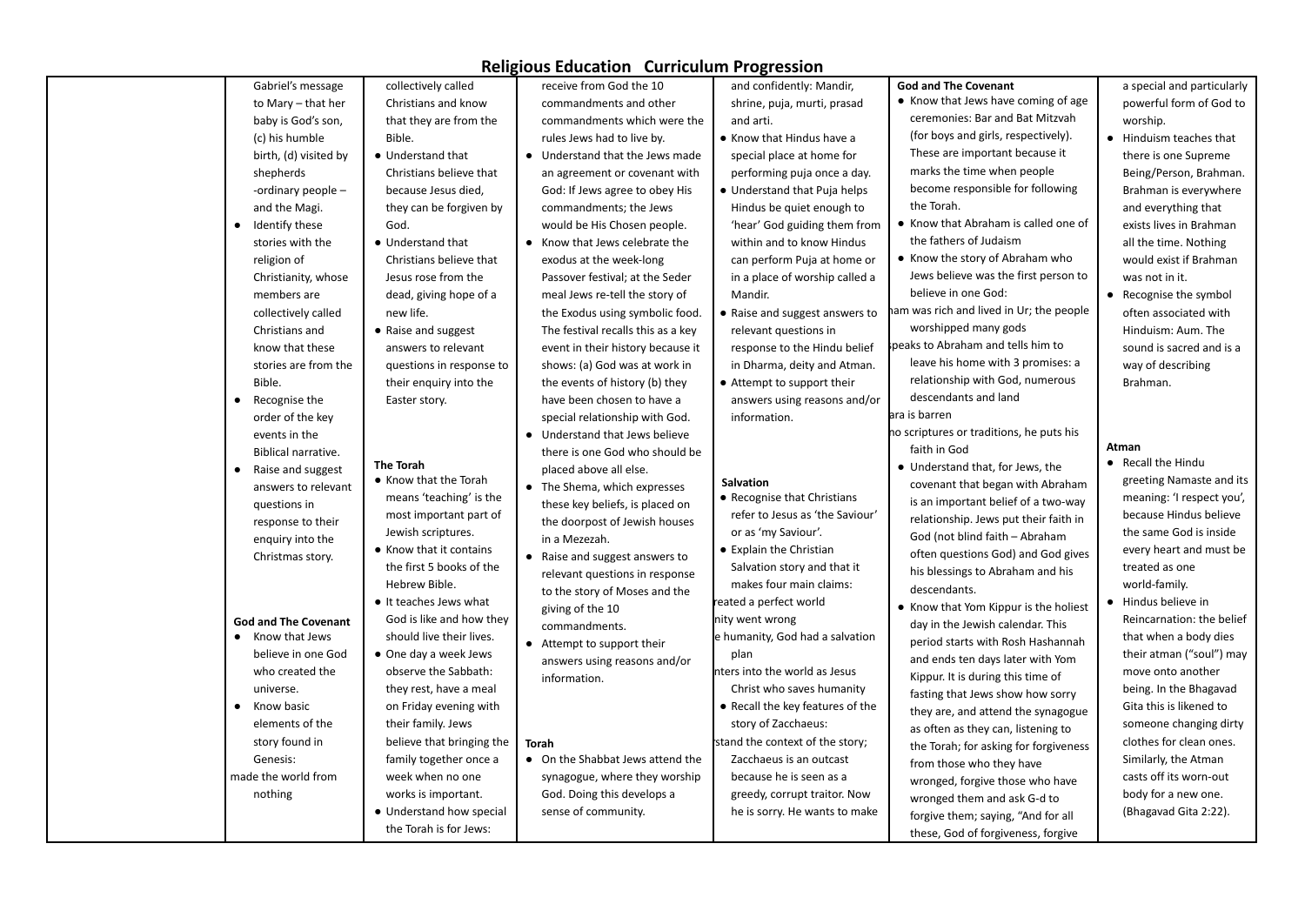| Makes everything in the    | the Torah is read every  | • The reading of the Torah is         | up for his bad deeds and live     | us, pardon us, and grant us              | • The Atman persists and   |
|----------------------------|--------------------------|---------------------------------------|-----------------------------------|------------------------------------------|----------------------------|
| world, including           | week in the synagogue,   | central to the service: during        | a better life.                    | atonement".                              | is reborn many times.      |
| plants and animals         | the end of one cycle is  | the service there will be             | stand the message of this and     | • Understand how Jews celebrate the      | This continual cycle is    |
| is the last to be made     | celebrated in Simchat    | readings from the Torah.              | other stories from the Bible -    | Shabbat and why it is considered         | called Samsara.            |
| i is made last and is      | Torah.                   | • In the synagogue the Torah          | that Christians believe Jesus     | the most important festival:             | • The type of life an      |
| given responsibility       | • Raise and suggest      | (Sefer Torah) is written on           | came to forgive and rescue        | g of Shabbat, no work, but study, rest   | Atman moves onto           |
| to care for the            | answers to relevant      | parchment, which are written          | everyone. No one is too bad       | and leisure                              | depends on its previous    |
| world God has              | questions in response to | by hand with a special ink. The       | $-$ or too good.                  | to celebrate belief in one God as        | one. This is determined    |
| created                    | the Jewish teachings on  | importance of the scrolls is          | • Recall the story of Jesus'      | creator                                  | by the Law of Karma.       |
| Know that the<br>$\bullet$ | the Torah.               | shown by the way they are:            | death on the cross.               | al rituals: Kiddush, lighting candles,   | • The end of Samsara is    |
| Jewish name for            | • Attempt to support     | er touched by human hands- a special  | <b>Understand that Christians</b> | wine shared, and bread cut               | called Moksha. The soul    |
| God is Adonai              | their answers using      | pointer is used                       | believe that because Jesus        | dance at Synagogue and opening of Ark    | breaks out of              |
| which mean 'Lord'.         | reasons and/or           | scroll has a mantle (cover)           | died, they can be forgiven by     | ry rules including kosher and trefah and | reincarnation and joins    |
| Jews use the name          | information              | they have been used, they are         | God.                              | separation of meat and milk.             | with Brahman               |
| with great respect,        |                          | returned to the Ark                   |                                   | • Raise and suggest answers to           | • Raise and suggest        |
| never carelessly.          |                          | e is an ever-burning lamp outside the |                                   | relevant questions in response to        | answers to relevant        |
| Sometimes Jews             |                          | Ark to show God is always             |                                   | the concept of a covenant with           | questions in response to   |
| write the words as         | Humanism                 | present                               | Gospel                            | God.                                     | the Hindu belief in        |
| God because of its         |                          | • Know that some Jews wear            | • Christians try to be like Jesus | • Attempt to support their answers       | Dharma, Deity and          |
| sacredness.                | • Be familiar with the   | Tephilin (or Tefillin), which are     | and obey his teachings in the     | using reasons and/or information.        | Atman.                     |
| Be able to                 | terms 'Humanist' and     | two straps with boxes on and          | things that they think and do.    |                                          | • Attempt to support their |
| recognise the Star         | 'atheist'.               | contain small pieces of               | • Recall the story of the Good    |                                          | answers using reasons      |
| of David as a              |                          | parchment from Torah, on the          | Samaritan Luke 10.25-37.          |                                          | and/or information.        |
| symbol of Judaism,         | • Know that of utmost    | forehead to remind Jews they          | Man attacked on dangerous         | <b>Torah</b>                             |                            |
| which represents           | importance for a         | must love God with their mind         | road; left without anything -     | • Recall that Jewish scriptures are      |                            |
| the 6 days of              | Humanist is what         | and on their arm facing the           | even clothes; he is seen by a     | called the Tenakh, which are made        |                            |
| creation found in          | human beings have        | heart to remind Jews they must        | Priest and Levite (respected      | up of 3 sections: Torah, Nevi'ism        | <b>Salvation</b>           |
| Genesis.                   | achieved and can         | love God with all their heart.        | members of community);            | and Ketuvim. The word Tenakh, is         | • Identify the use of the  |
| Know that Jews live        | achieve as individuals   | • Know the Torah is written in        | Samaritan stops and helps         | made up of these 3 types of              | word 'atonement' in        |
| all over the world,        | and together to improve  | Hebrew.                               | Jew; uses expensive oils;         | writing.                                 | Christianity as referring  |
| but Israel is              | life for everyone and    | • Raise and suggest answers to        | places man on donkey while        | • Know that the Torah is the most        | to the forgiving or        |
| considered very            | look after the world.    | relevant questions in response        | he walks; taken to inn and        | important because it tells Jews          | pardoning of sin through   |
| special as it was          |                          | to the importance and respect         | pays for stay.                    | what God is like and how they            | the death and              |
| promised to                | • Know that many         | Jews give to the Torah.               | • Know the context for the        | should live.                             | resurrection of Jesus.     |
| Abraham and his            | Humanists are            | • Attempt to support their            | story: how the story came to      | • Know that the teachings in the         | • Know that 'atonement'    |
| descendants by             | 'atheists'; they do not  | answers using reasons and/or          | be told - Jesus is asked how      | Torah are summed up in the               | originally meant "at-one   |
| God.                       | believe in a deity or    | information.                          | to inherit eternal life? Love     | Shema, which is kept on the              | -ment", which means        |
| Raise and suggest          | deities.                 |                                       | God and your neighbour as         | doorpost of Jewish homes. It says        | being "at one" or          |
| answers to relevant        | • Recognise the 'happy   |                                       | yourself; Jesus is asked who is   | "Hear O Israel, the Lord our God,        | harmony, with someone.     |
| questions in               | human' logo              |                                       | my neighbour?                     | the Lord is one "                        | • Know that Christians     |
| response to the            |                          | Islam                                 | • Understand background to        | • Understand that there is also a        | emphasize that Jesus is    |
| story of creation.         | • Know how a Humanist    | • Know that Islam means               | the story; Samaritans and         | collection of writings called the        | the Saviour of the world   |
| Attempt to support         | family might celebrate   | "Submission (to the will of           | Jews are enemies (at the end      | Talmud. These contain the teaching       | and through his death      |
| their answers using        | the birth of a child     | Allah)" and the word Muslims          | of the story the person asking    | of rabbis over many years. It gives      |                            |
|                            |                          |                                       |                                   |                                          |                            |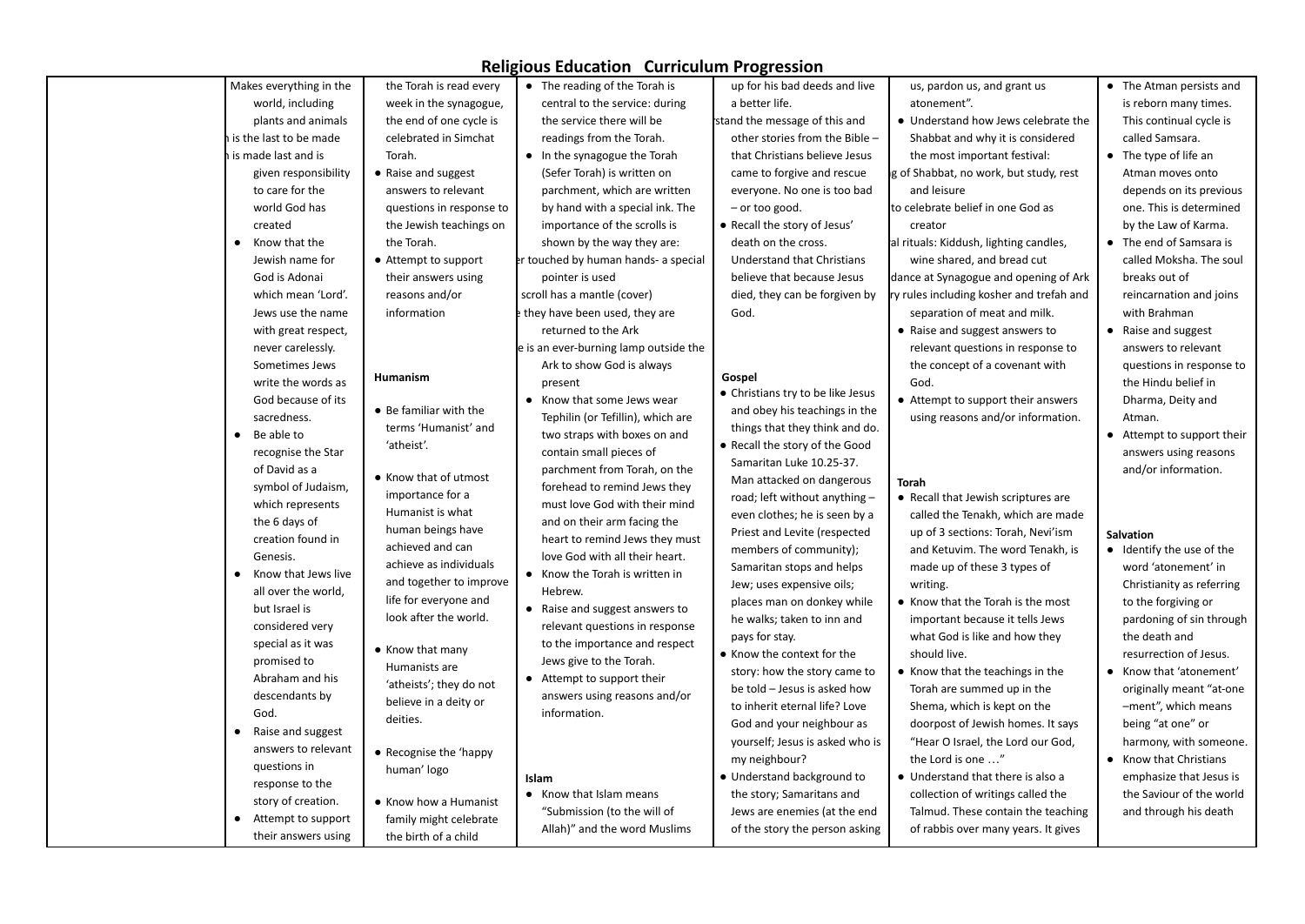| reasons and/or | and/or the naming of a | means someone who has                    | the question cannot even say     | more details about how to put the      | the sins of humanity           |
|----------------|------------------------|------------------------------------------|----------------------------------|----------------------------------------|--------------------------------|
| information.   | baby.                  | willingly submitted themselves           | the word 'Samaritan', the        | rules found in the Torah into          | have been forgiven.            |
|                |                        | to Allah.                                | people who walked by had         | practice.                              | • Christians use a range of    |
|                |                        | • Identify the two main beliefs of       | good reason (muggers still       | • Understand the meaning of            | theories and metaphors         |
|                |                        | Islam as:                                | around; might be a trap; he      | Simchat Torah: a ceremony at the       | to explain how this            |
|                |                        | elief in only one God, and               | might be dead anyway             | end of Sukkot, when the final part     | reconciliation works. A        |
|                |                        | belief that Muhammad is the              | (cleansing process); road        | of Deuteronomy and the first part      | common approach in             |
|                |                        | Messenger of God                         | called 'red road' for good       | of Genesis is read to show that the    | Western Christianity is        |
|                |                        | • Understand that praying 5 times        | reason.                          | reading of the Torah never stops. It   | that: - Humans have not        |
|                |                        | a day, which is prescribed in the        | • How does this and other        | reminds Jews that it is important to   | lived in the way God           |
|                |                        | Qur'an, is one way Muslims               | teachings of Jesus display       | study and obey the Law throughout      | intended - they have           |
|                |                        | submit to the will of Allah. They        |                                  | their lives.                           | sinned                         |
|                |                        |                                          | disinterested love (agape)       |                                        |                                |
|                |                        | do this by:                              | being shown to all: freely       | • Raise and suggest answers to         | ng broken God's Law, humans    |
|                |                        | gconstantly reminded of Allah            | given; generous; selfless;       | relevant questions in response to      | should have been               |
|                |                        | throughout the day, reminds              | self-sacrificing?                | the idea of being able to put into     | punished. (Romans 6:23         |
|                |                        | them for what is important in            | • Support their attempt to       | practice the teachings of the Torah.   | s is without sin               |
|                |                        | their life and helps them                | answer the relevant              | • Attempt to support their answers     | acrifices himself in the place |
|                |                        | straying from the path                   | questions they raise in          | using reasons and/or information       | of humanity                    |
|                |                        | sujud position (prostration) reflects    | response to their enquiry into   |                                        | use Jesus is without sin, he   |
|                |                        | Muslim submission as a physical          | the Good Samaritan parable       |                                        | 'pays the price' which         |
|                |                        | act.                                     | using reasons and                | Islam                                  | should have been paid          |
|                |                        | can take place anywhere, as God          | information to support their     | • Understand that the Qur'an is the    | by humanity'. (Galatians       |
|                |                        | created everything                       | views.                           | original and most basic source of      | 3.13)                          |
|                |                        | • Raise and suggest answers to           |                                  | God's Law, but Hadith provide          | • Reflect on and appraise      |
|                |                        | relevant questions in response           |                                  | Muslims with the practical             | the view that Easter           |
|                |                        | to what they have learnt about           | Humanism                         | interpretations of how to apply the    | celebrates Jesus dying to      |
|                |                        | the Islamic belief in submitting         | • Be familiar with the concepts  | Qur'an to everyday life. Muslims       | take the punishment            |
|                |                        | to the will of Allah and the             | 'material world' and 'secular'.  | believe Muhammad received              | (atonement)/ pay the           |
|                |                        | practice of Salah.                       | Know that 'secular' means        | instructions from Gabriel and so       | debt of sin (redemption)       |
|                |                        | • Attempt to support their               | 'concerned with the material     | these are as valid as those in the     | so that people can be          |
|                |                        | answers using reasons and/or             | world' and 'not concerned        | Qur'an.                                | forgiven by God and live       |
|                |                        | information                              | with religion'.                  | • Know that humans have the role of    | in relationship with Him.      |
|                |                        |                                          | • Be able to tell another person | Khalifah, trustees of Allah's          | Know that Christians           |
|                |                        |                                          | what is meant by 'Humanist'      | creation. All things belong to Allah.  | believe that Jesus rose        |
|                |                        |                                          | and 'atheist'.                   | Muslims have always studied            | again and that faith in        |
|                |                        | Iman<br>• Know that Muslims believe that | . Have had the opportunity to    | nature for signs and wonders of        | him will give eternal life     |
|                |                        | Muhammad had many                        | talk with members of a           | Allah                                  | to the believer.               |
|                |                        | revelations over 22 years.               | Humanist family.                 | • Understand that the practices of     |                                |
|                |                        | Understand that Islam teaches            | • Know that Humanists look for   | Zakat (giving) and Saum (fasting       |                                |
|                |                        |                                          |                                  |                                        |                                |
|                |                        | that Muhammad told many                  | truth as it is known and         | during Ramadan) illustrate the         | Gospel                         |
|                |                        | others what the revelations              | accessible through science,      | concept of Khalifah:                   | • Recall what Jesus said       |
|                |                        | were. They wrote down the                | reason and the experience of     | (giving) is a duty (something you must | about selfless,                |
|                |                        | Words that had been revealed             | human beings of the              | do) not charity (something you         | unconditional love in the      |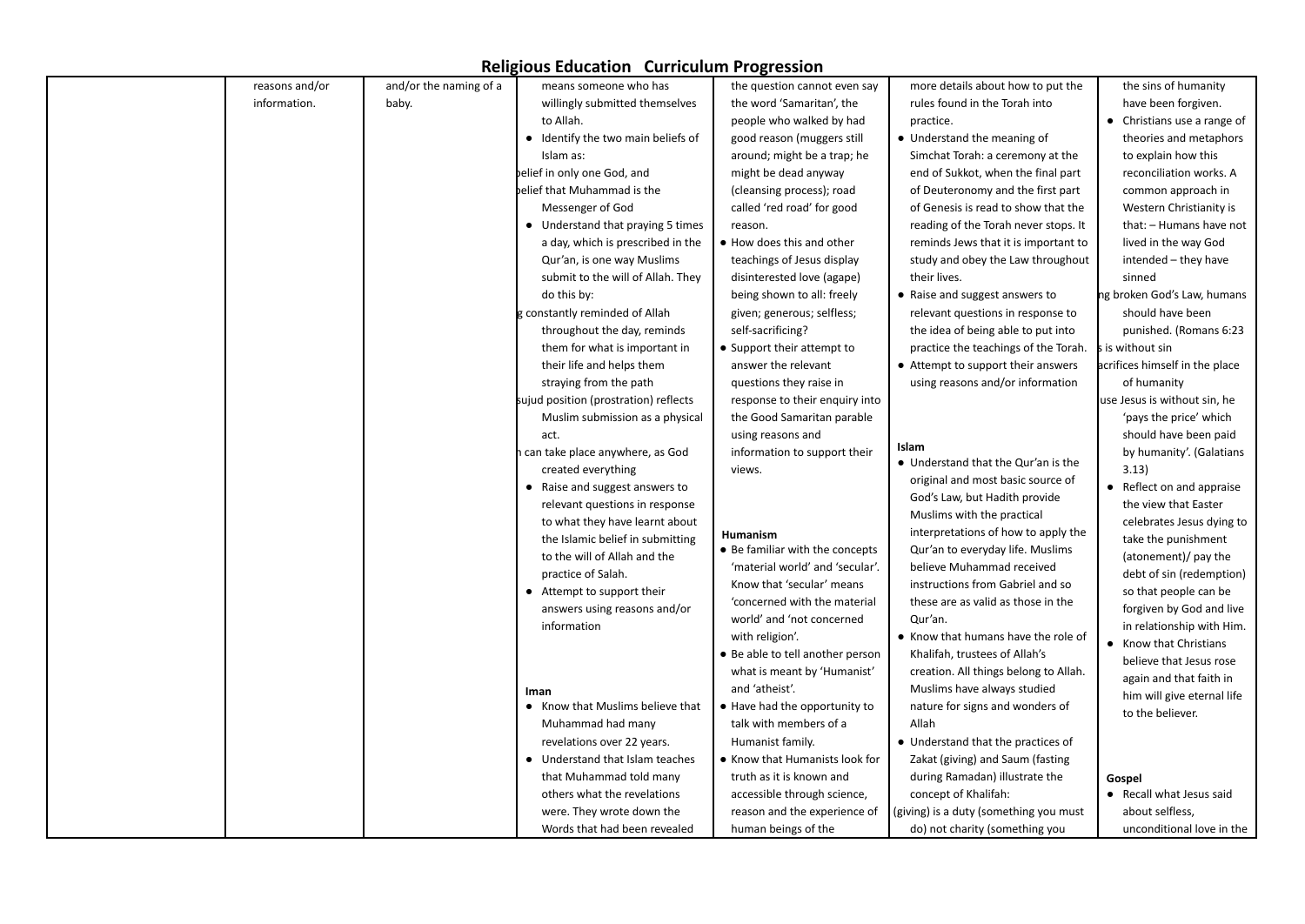|  | to Muhammad. What they           | ever-changing material          | might chose to do); it should be          | Beatitudes (part of the     |
|--|----------------------------------|---------------------------------|-------------------------------------------|-----------------------------|
|  | wrote formed a book – the holy   | world.                          | done anonymously, receiving no            | Sermon on the Mount,        |
|  | Qur'an.                          | • Know that Humanists           | praise.                                   | Matthew 5.1-12 &            |
|  | Know that Muslims believe that   | primarily make decisions        | (fasting during Ramadan) is an act of     | 43-46).                     |
|  | the angel Gabriel was 'sent      | about right and wrong based     | learning to appreciate all that God       | • Give examples of what     |
|  | down' with God's holy book -     | on what is perceived to bring   | has provided.                             | Christians are doing        |
|  | the Mother of the Book. This     | justice, happiness and peace    | • Know the story of Bilal and             | today to live out these     |
|  | was the book that was shown to   | to individuals, communities     | understand why this story is              | beliefs.                    |
|  | Muhammad. So the Qur'an is a     | and societies. They should      | important to Muslims: Bilal is a          | • Jesus told his followers, |
|  | copy of God's holy book.         | know that Humanists do not      | black African slave; refuses to obey      | "As I have loved you, so    |
|  | • Understand that the Qur'an is  | believe that knowledge of       | his master to attack one of               | you must love one           |
|  | treated with great respect by    | right and wrong comes from      | Muhammad's followers who                  | another." John 13.35.       |
|  | Muslims, including that it is    | a deity or deities or that good | claimed that all people are equal;        | • Give examples of the      |
|  | often kept in a stand, kept      | deeds or wrong-doing will be    | while imprisoned, waiting to be           | ways that the Christian     |
|  | above all other books, is        | judged and/or punished by a     | punished, he became a Muslim;             | Church shows the love       |
|  | sometimes wrapped in a cloth, a  | god or gods.                    | close to death he was sold to Abu         | of God both to its          |
|  | Muslim will wash their hands     | • Be familiar with what the     | Bakr one of Muhammad's closest            | members and across          |
|  | before touching the book.        | 'happy human' symbol means      | companions; Bilal was freed; Bilal        | society, in the UK and      |
|  | Know that God's message is       | to Humanists.                   | became the first Muezzin (gave the        | wider world today. E.g.     |
|  | known as the 'Straight Path' or  |                                 | first call to prayer at the first         | visiting the sick,          |
|  | the Shariah.                     |                                 | mosque in Medina and then at the          | chaplains, hospices, food   |
|  | Raise and suggest answers to     |                                 | Ka'aba).                                  | banks, rehabilitation of    |
|  | relevant questions in response   |                                 | ing: this story emphasises that people    | prisoners and addicts,      |
|  | to what they have learnt about   |                                 | should be judged not by their             | helping the homeless,       |
|  | the Islamic belief in submitting |                                 | position in society or race, but on       | street pastors,             |
|  | to the will of Allah.            |                                 | their commitment to obey Allah's          | promoting fair trade, aid   |
|  | • Attempt to support their       |                                 | commands.                                 | work, education and         |
|  | answers using reasons and/or     |                                 | Allah alone is worthy of worship.         | working with youth.         |
|  | information.                     |                                 | exemplified his dedication to Allah, even | Raise and suggest           |
|  |                                  |                                 | risking his own life. He is a role        | answers to relevant         |
|  |                                  |                                 | model to Muslims.                         | questions in response to    |
|  |                                  |                                 | • Raise and suggest answers to            | their enguiry into how      |
|  |                                  |                                 | relevant questions in response to         | Christians put the          |
|  |                                  |                                 | what they have learnt about the           | commandment to love         |
|  |                                  |                                 | Islamic belief in submitting to the       | into practice. How do       |
|  |                                  |                                 | will of Allah.                            | these things set an         |
|  |                                  |                                 | • Attempt to support their answers        | example and cut across      |
|  |                                  |                                 | using reasons and/or information          | expectations?               |
|  |                                  |                                 |                                           |                             |
|  |                                  |                                 |                                           |                             |
|  |                                  |                                 |                                           |                             |
|  |                                  |                                 | Iman                                      | <b>Humanism</b>             |
|  |                                  |                                 | • Know the Muslim belief that             | • Be familiar with the      |
|  |                                  |                                 | Muhammad is the final Prophet.            | term 'agnostic' and its     |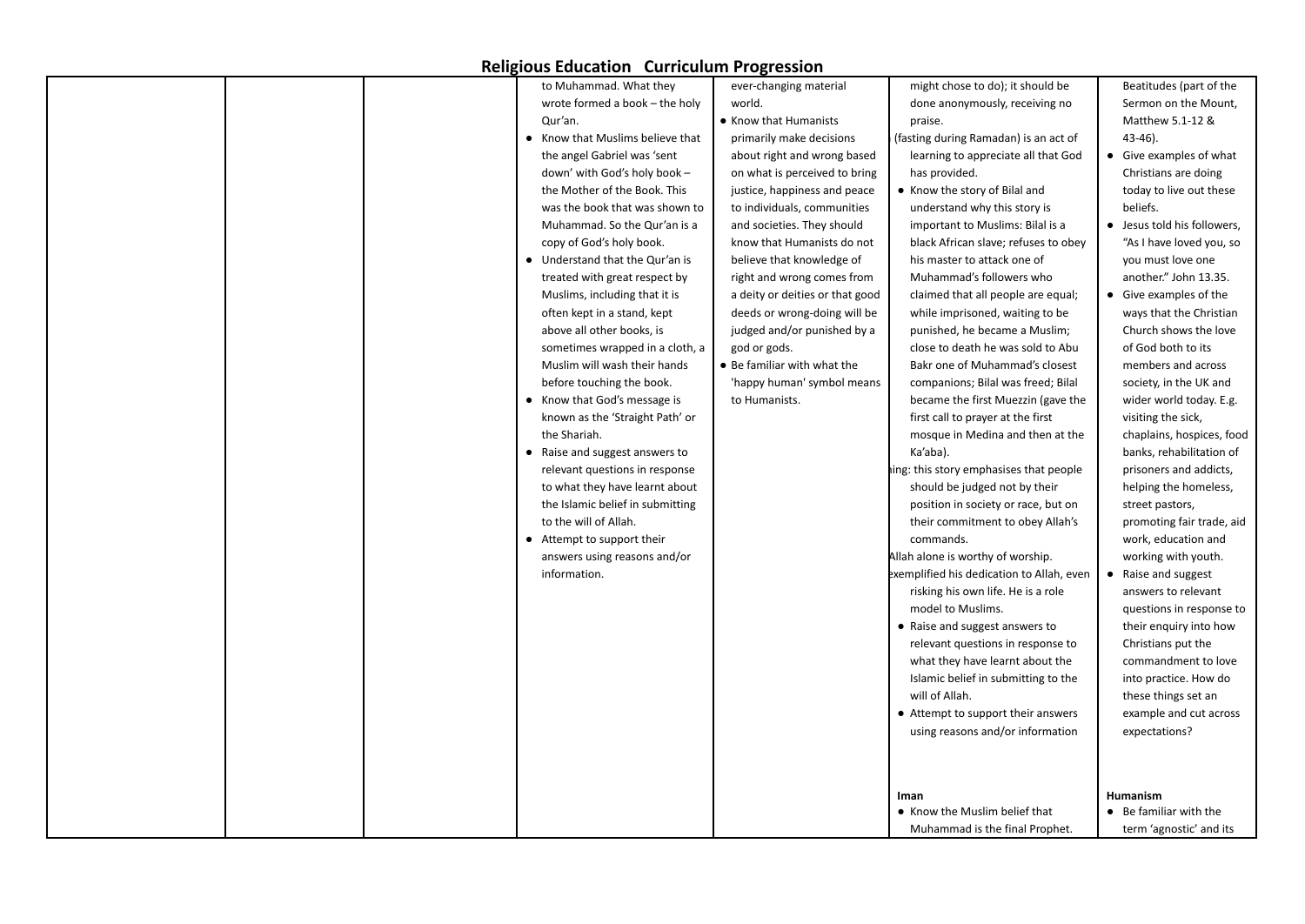|  |  | • Know the names of Prophets that    | two related meanings -     |
|--|--|--------------------------------------|----------------------------|
|  |  | lived before Muhammad who are        | 1) a person who holds      |
|  |  | named in the Qur'an, including:      | that nothing is known or   |
|  |  | Adam, Abraham, Moses and Jesus.      | can be known about         |
|  |  | According to the Qur'an these        | anything beyond the        |
|  |  | prophets taught essentially the      | material world and 2) a    |
|  |  | same religion (din) (from Adam to    | person who does not        |
|  |  | Muhammad). know that all the         | know whether a god,        |
|  |  | Prophets before Muhammad were        | gods or anything beyond    |
|  |  | given the same message. Muslims      | the material world         |
|  |  | do not criticise the prophets of     | exists. They should know   |
|  |  | other religions, because of this.    | that some Humanists        |
|  |  | Muslims show great respect to        | are agnostic.              |
|  |  | these by adding the phrase, 'peace   | • Be able to say why       |
|  |  | be upon them'. They also show        | Humanism is a life         |
|  |  | great respect to the sacred texts of | stance but not a religion. |
|  |  | other religions; such as gospels and | • Know how secular         |
|  |  | Torah.                               | Humanists regard life      |
|  |  | • Know the Muslim belief that        | and death. They should     |
|  |  | humans have a tendency to forget,    | know that the focus of     |
|  |  | ignore or tamper with, God's clear   | their attention is on      |
|  |  | message.                             | what can be achieved       |
|  |  | • Understand that the Muslims        |                            |
|  |  |                                      | during this life in this   |
|  |  | believe the Qur'an is (a) the word   | world and that they hold   |
|  |  | of God not a human creation, (b) is  | that death is the end of   |
|  |  | the authentic version of the         | life.                      |
|  |  | revelations to Muhammad in word,     | • Know how Humanists       |
|  |  | rhythm (it is poetic) and so must be | might celebrate            |
|  |  | read in Arabic, (c) the most         | marriage or conduct an     |
|  |  | comprehensive and final book of      | event to mark the death    |
|  |  | knowledge and instruction to         | of someone close to        |
|  |  | believers.                           | them. Be able to say       |
|  |  | • Know that Islam means              | how these differ from a    |
|  |  | "Submission (to the will of Allah)"  | religious ceremony and     |
|  |  | and the word Muslims means           | why.                       |
|  |  | someone who has willingly            | • Be able to name two      |
|  |  | submitted themselves to Allah.       | prominent Humanist         |
|  |  | • Understand the Muslim belief that  | scientists of the modern   |
|  |  | humans have not followed God's       | period and say             |
|  |  | message in the past because of       | something about their      |
|  |  | over self-confidence (hubris) and so | lives and contribution to  |
|  |  | they                                 | our understanding of the   |
|  |  | it                                   | world, e.g. Marie Curie,   |
|  |  | le it                                |                            |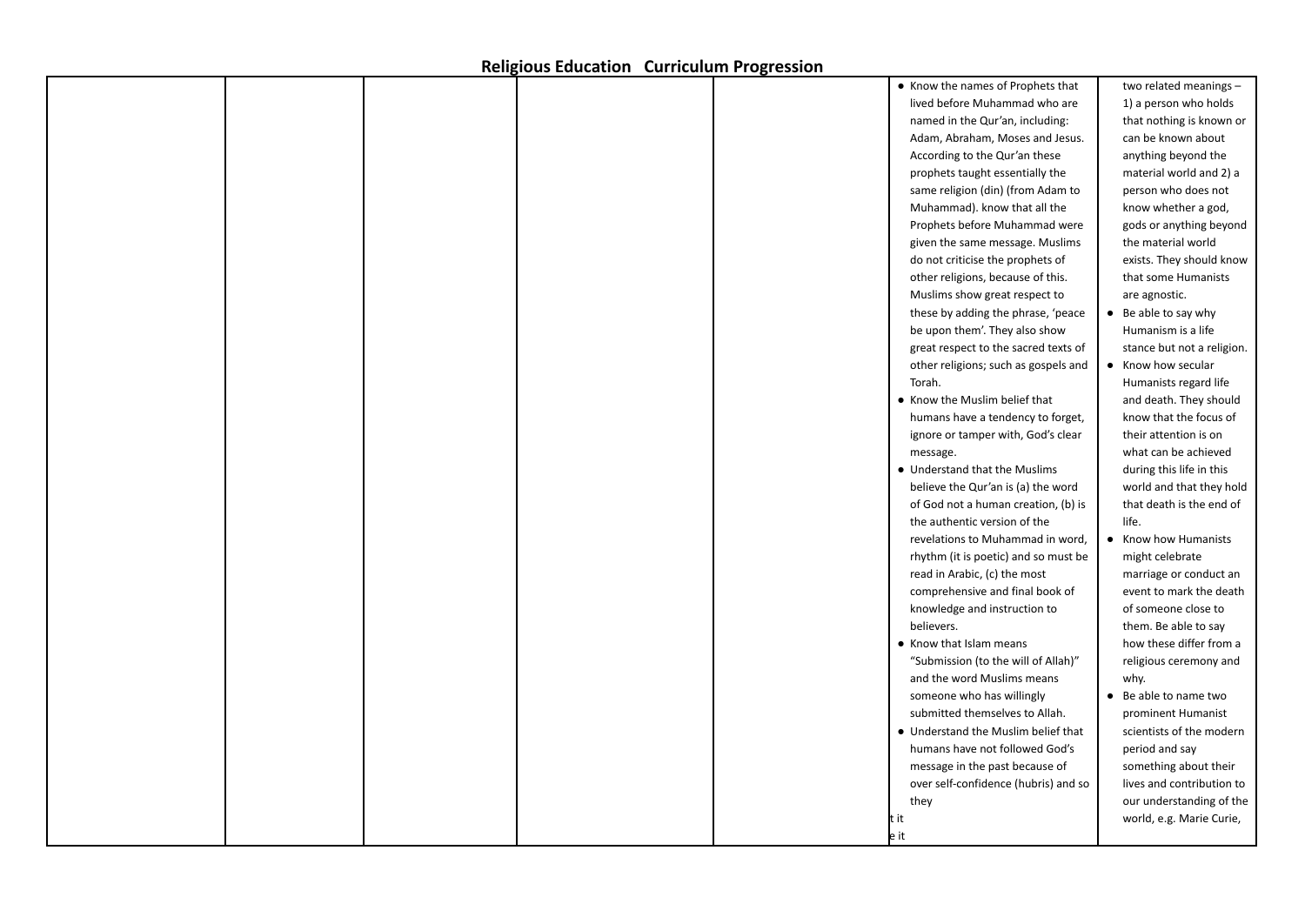|                  |                                                             |                                                             |                                                             |                                                             | er with it                                                  | Albert Einstein, Helen<br>Caldicott.<br>Know that the Humanist<br>perspective informs<br>music, song, poetry,<br>literature and the visual<br>arts and be able to refer<br>to at least one example,<br>e.g. John Lennon's<br>Imagine.<br>Be aware of the work of<br>the British Humanist<br>Association (BHA) in<br>promoting<br>understanding of<br>Humanism. |
|------------------|-------------------------------------------------------------|-------------------------------------------------------------|-------------------------------------------------------------|-------------------------------------------------------------|-------------------------------------------------------------|----------------------------------------------------------------------------------------------------------------------------------------------------------------------------------------------------------------------------------------------------------------------------------------------------------------------------------------------------------------|
| <b>Threshold</b> | <b>Understand beliefs</b>                                   | <b>Understand beliefs</b>                                   | <b>Understand beliefs</b>                                   | <b>Understand beliefs</b>                                   | <b>Understand beliefs</b>                                   | <b>Understand beliefs</b>                                                                                                                                                                                                                                                                                                                                      |
|                  | and teachings                                               | and teachings                                               | and teachings                                               | and teachings                                               | and teachings                                               | and teachings                                                                                                                                                                                                                                                                                                                                                  |
| Concepts         | Understand<br>practices and<br>lifestyles<br>Understand how | Understand<br>practices and<br>lifestyles<br>Understand how | Understand<br>practices and<br>lifestyles<br>Understand how | Understand<br>practices and<br>lifestyles<br>Understand how | Understand<br>practices and<br>lifestyles<br>Understand how | Understand<br>practices and<br>lifestyles<br>Understand how                                                                                                                                                                                                                                                                                                    |
|                  | beliefs are conveyed                                        | beliefs are conveyed                                        | beliefs are conveyed                                        | beliefs are conveyed                                        | beliefs are conveyed                                        | beliefs are conveyed                                                                                                                                                                                                                                                                                                                                           |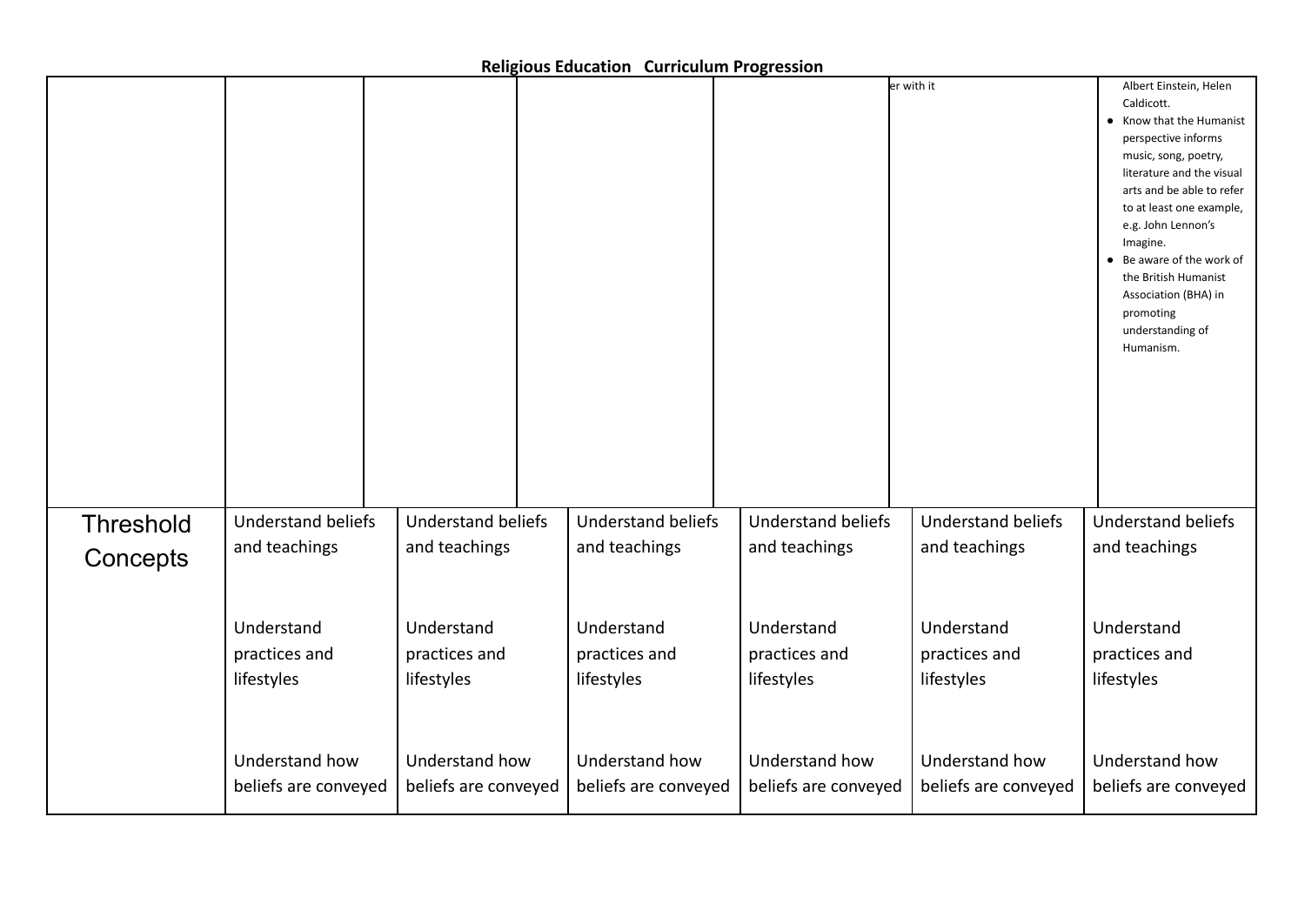|  | <b>Religious Education Curriculum Progression</b> |
|--|---------------------------------------------------|
|--|---------------------------------------------------|

|            | <b>Understand values</b>                                                                                                                                                                                                                                                                   | <b>Understand values</b>                                                                                                                                                                                                                                                    | <b>Understand values</b>                                                                                                                                                                                                                                                                                                                                    | <b>Understand values</b>                                                                                                                                                                                                                    | <b>Understand values</b>                                                                                                                                                                                                                | Understand values                                                                                                                                                                                   |
|------------|--------------------------------------------------------------------------------------------------------------------------------------------------------------------------------------------------------------------------------------------------------------------------------------------|-----------------------------------------------------------------------------------------------------------------------------------------------------------------------------------------------------------------------------------------------------------------------------|-------------------------------------------------------------------------------------------------------------------------------------------------------------------------------------------------------------------------------------------------------------------------------------------------------------------------------------------------------------|---------------------------------------------------------------------------------------------------------------------------------------------------------------------------------------------------------------------------------------------|-----------------------------------------------------------------------------------------------------------------------------------------------------------------------------------------------------------------------------------------|-----------------------------------------------------------------------------------------------------------------------------------------------------------------------------------------------------|
|            | Reflect                                                                                                                                                                                                                                                                                    | Reflect                                                                                                                                                                                                                                                                     | Reflect                                                                                                                                                                                                                                                                                                                                                     | Reflect                                                                                                                                                                                                                                     | Reflect                                                                                                                                                                                                                                 | Reflect                                                                                                                                                                                             |
| Conceptual | <b>God and Creation</b>                                                                                                                                                                                                                                                                    | Gospel                                                                                                                                                                                                                                                                      | God                                                                                                                                                                                                                                                                                                                                                         | <b>Dharma</b>                                                                                                                                                                                                                               | God                                                                                                                                                                                                                                     | <b>Dharma</b>                                                                                                                                                                                       |
| Vocabulary | God, Holy, Bible,<br>Christian, Jew, Jewish,<br>Old Testament, New<br>Testament, Tanakh,<br>Creation, Adam, Eve,<br>Garden of Eden,<br>Harvest, Forgiven,<br>Forgiveness, Psalm, King<br>David, Leprosy, Pray,<br>Prayer, Almighty, All<br>Powerful, Elijah, Miracle<br><b>Incarnation</b> | Agape, Unconditional,<br>Sacrificial, Love, Kind,<br>Disciples, Parable,<br>Mercy, Unmerciful,<br>Forgive, Unforgiving,<br>Lord's Prayer, Miracle,<br>Christ, Lord, Messiah,<br>Son of God, Selfish,<br>Unselfish, Charity<br><b>Salvation</b><br>Bible, Christians, Faith, | Bible, God, God's Word,<br>Old Testament, New<br>Testament, Parable,<br>Father, Son, Holy Spirit,<br>Trinity, Baptism,<br>Commitment, Church,<br>Denomination, Baptist,<br>Catholic, Anglican,<br>Church of England,<br>Methodist, Font, Altar,<br>Communion Rail,<br>Lectern, Pulpit,<br>Christening, Dedication,<br>Infant Baptism,<br>Believer's Baptism | Dharma, Right Living,<br>Respecting Life,<br><b>Honouring Natural</b><br>World, Exile, Rama,<br>Hindu, The Ramayana,<br>Divali, Faith, Hindu<br>Dharma, Hindi<br><b>Deity</b><br>Deity, Brahman, Deva,<br>Devi, Avatar, Krishna,<br>Lakshmi | God, Bible,<br>Compassionate,<br>Omniscient,<br>Omnipresent, Almighty,<br>Holy, All Powerful, Sin,<br>Set Apart, Fair, Unfair,<br>Judgement, Forgiveness,<br>Creation, Steward,<br>Stewardship, Living<br>Lightly<br><b>Incarnation</b> | Dharma, Rama, Hindu,<br>The Ramayana, Divali,<br>Hindu Dharma, Right<br>Living<br><b>Deity</b><br>Deity, Brahman, Deva,<br>Devi, Avatar, Rama,<br>Krishna, Deity, Lakshmi<br>Atman                  |
|            | Jesus, Son of God, King,<br>Immanuel, Christian,<br>Christmas, Gabriel,<br>Mary, Joseph,<br>Shepherds, Magi,<br>Baptism, Father, Son,<br>Holy Spirit, Trinity,<br>Paralysed, Forgiveness,<br>Incarnation                                                                                   | Important, Belief, Book,<br>Pages, Verses, Chapter,<br>Cross, New Life,<br>Resurrection, Symbol,<br>Good Friday, Easter,<br>Palm Sunday, Crucifix,<br>Crucifixion, Last Supper,<br>Humble, Serve,<br>Gethsemane, Peter,<br>Betrayal, Mocked, Holy<br>Week                   | <b>Incarnation</b><br>Christ, Lord, Son of God,<br>Messiah, Jesus, Baptism,<br>Pray, Healing, Miracle,<br>Paralysed, Transformed,<br>Transfiguration, Moses,<br>Elijah, Tanakh, Old and<br>New Testamant                                                                                                                                                    | Atman<br>Atman, The Divine<br>Within, Puja, Puja Thali,<br>Incense, Mandir, Shrine,<br>Murti, Prasad, Arti<br><b>Salvation</b>                                                                                                              | Gospel, Virgin,<br>Incarnation, Became<br>Flesh, Nicene Creed,<br>Miracles, Immanuel<br><b>God and the Covenant</b><br>Covenant, Abraham,<br>Judaism, G-d, Barren,<br>Descendants, Sacrifice,<br>Circumcision, Brit Milah,              | Puja, Puja Thali, Incense,<br>Mandir, Shrine, Murti,<br>Prasad, Arti<br><b>Salvation</b><br>Elicitation, Atonement,<br>Forgiveness, Pardoning,<br>Resurrection, Death,<br>Christ, Lord, Master, Son |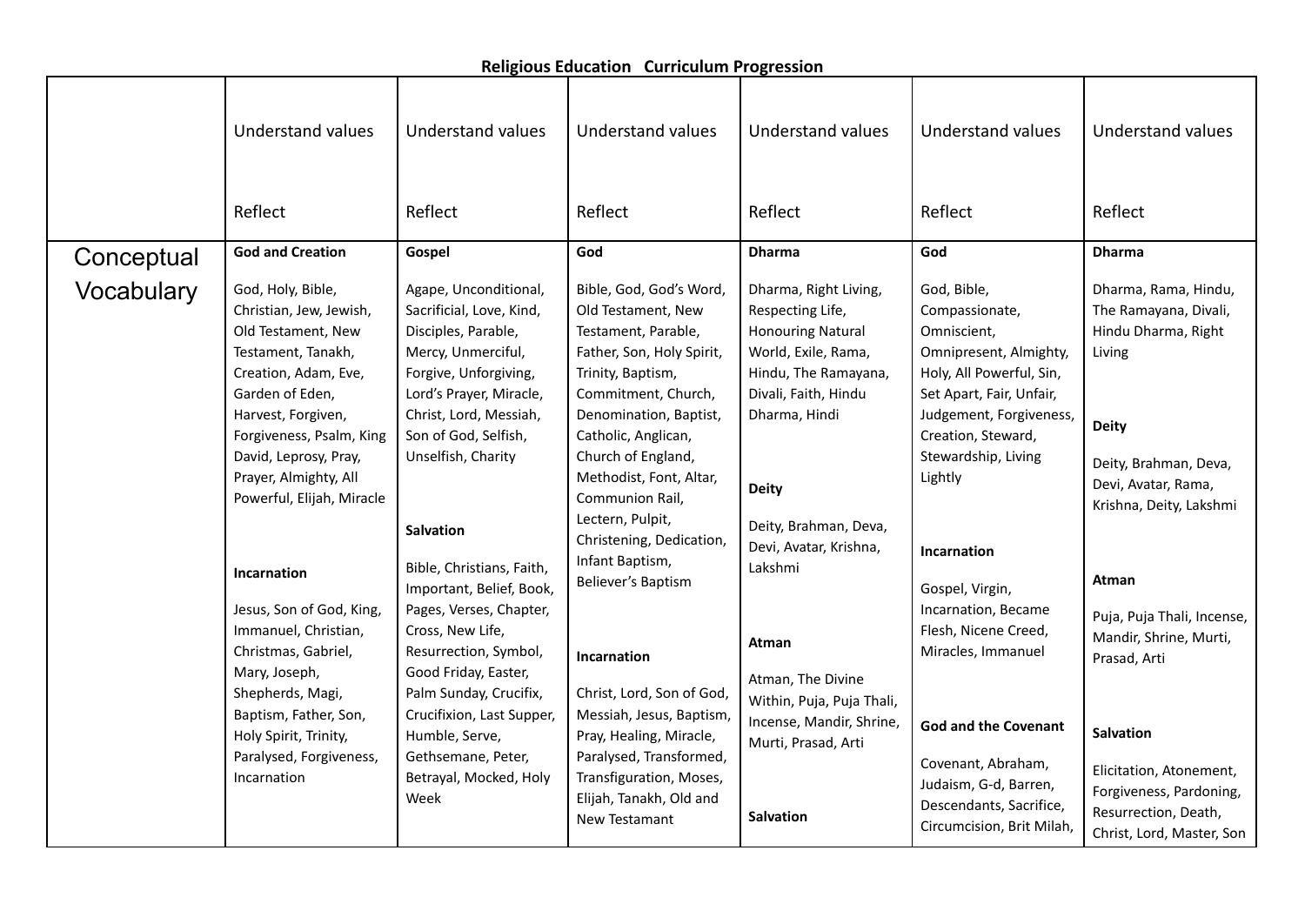| <b>Religious Education Curriculum Progression</b> |  |  |
|---------------------------------------------------|--|--|
|---------------------------------------------------|--|--|

| <b>God and the Covenant</b> |                           |                             | Christianity, Christ,      | Mohel, Covenant,           | of God, Son of Man,         |
|-----------------------------|---------------------------|-----------------------------|----------------------------|----------------------------|-----------------------------|
|                             |                           |                             | Cross, Relationship,       | Ceremony, Initiation,      | Emmanuel, Christian,        |
| Rosh Hashanah, Yom          | <b>Torah</b>              | <b>God and the Covenant</b> | God, Forgiven,             | Bar Mitzvah, Bat           | Saviour, Sacrifice, Cross,  |
| Kippur, Fasting,            |                           |                             | Forgiveness, Good          | Mitzvah, Torah, Kippah,    | Sin, Easter, Redemption,    |
| Synagogue, Torah, G-d,      | Law, Torah, Moses,        | G-d, Abraham,               | Friday, Sins, Herod,       | Tallit, Yad, Torah Scroll, | Last Supper, Good           |
| Forgiveness, Pardon,        | Simchat Torah, Scroll,    | Covenant, Chosen            | Pilate, Crucifixion,       | Synagogue, Aliyah,         | Friday, Celebration,        |
| Atonement, Shofar,          | Tablets,                  | People, Jews, Jewish,       | Salvation, Fall,           | Shabbat, Challah Loaves,   | Eucharist, Palm Sunday,     |
| Sukkot, Lulav, Etrog,       | Commandments,             | Hebrew Bible, Plagues,      | Humanity, Creation,        | Mezuzah, Kosher, Parve,    | Disciples, Condemned,       |
| Moses, Manna, Bar           | Mezuzah, Challah,         | Exodus, Passover, Pesah,    | Lent, Temptation,          | Blessing, Forgiveness,     | Communion, Trinity,         |
| Mitzvah, Bat Mitzvah,       | Kippah, Tallit, Shabbat,  | Seder Meal,                 | Shrove Tuesday, Ash        | Pardon, Atonement,         | Liturgy, Creed, Prayer,     |
| Commandment,                | Day of Rest, Yad,         | Anti-Semitism, Ten          | Wednesday, Devil, Holy     | Rosh, Hashannah, Yom       | Praise, Scripture, Bible,   |
| Covenant, Kippah, Tallit,   | Synagogue, Chupah,        | Commandments,               | Week, Easter, Maundy       | Kippur, Shofar             | The Lord's Prayer,          |
| Yad, Scroll, Star of David, | Ketubah, Mazel Tov        | Matzah, Tanakh,             | Thursday, Good Friday,     |                            | Baptism, Sacrament,         |
| Judaism, King Solomon,      |                           | Temple, Wailing Wall,       | Triumphal Entry, Palm      |                            | Symbolism, Redeemed         |
| Wisdom, Proverbs            |                           | Solomon                     | Sunday, Zacchaeus,         |                            |                             |
|                             | Humanism                  |                             | Prodigal Son, Patient,     | <b>Torah</b>               |                             |
|                             |                           |                             | Unforgiving                | Jewish, Scriptures,        |                             |
|                             | Atheist, Agnostic,        | <b>Torah</b>                |                            | Tenakh, Torah, Nevi'ism,   | Gospel                      |
|                             | Humanist, Church,         |                             |                            | Ketuvim, Talmud,           | Agape, Love, Selfless,      |
|                             | Synagogue, Mosque,        | Synagogue, Jewish,          |                            | Shema, Navi, Mishnah,      | Sacrificial,                |
|                             | Wedding, Dedication,      | Worship, Torah, Rabbi,      | Gospel                     | Hebrew, Aramaic, Rabbi,    | Unconditional, Storge,      |
|                             | Baptism, Registry Office, | Sefer Torah, Mantle, Ark,   | Samaria, Samaritan,        | Simchat Torah, Sukkot,     | Philia, Eros, Beatitudes,   |
|                             | Happy Human,              | Hebrew, Scroll, Prayer      | Jewish, Israel, Jericho,   | Law, Synagogue,            | Blessed, Saviour,           |
|                             | Reciprocity               | Book, Scribe, Shabbat,      | Jerusalem, Priest, Levite, | Mezuzah, Levaya, Shiva,    | Revenge, Reconciliation,    |
|                             |                           | Tanakh, Navi, Ketuvim,      | Agape, Gospel, Love,       | Yahrzeit                   | Sin, Forgiveness, Moral     |
|                             |                           | Talmud, Mishnah,            | Good News, Neighbour,      |                            | Choices, Talents, Secular   |
|                             |                           | Aramaic, Scriptures,        | Unconditional, Selfless,   |                            |                             |
|                             |                           | Holy, Shema                 | Sacrificial, Selfishness,  |                            |                             |
|                             |                           |                             | Widow, Temple, Mean,       | <b>Islam and Iman</b>      |                             |
|                             |                           |                             | Generous, Compassion,      |                            | <b>Humanism</b>             |
|                             |                           | Islam                       | Miracle                    | Sawm, Qur'an, Sunna,       |                             |
|                             |                           |                             |                            | Muslim, Prophet            | Humanism, Humanist,         |
|                             |                           | Islam, Submission,          |                            | Muhammad PBUH,             | Agnostic, Atheist, British  |
|                             |                           | Muslims, Qur'an,            |                            | Ramadan, Allah,            | <b>Humanist Association</b> |
|                             |                           | Ka'bah, Qiblah, Makkah,     | Humanism                   | Id-ul-Fitr, Zakat, Zakah,  | (BHA), Registrar            |
|                             |                           | Wudhu, Wuzu, Allah,         |                            | Khalifah, Trustee,         |                             |
|                             |                           |                             |                            | Hadith, Charity, Bilal,    |                             |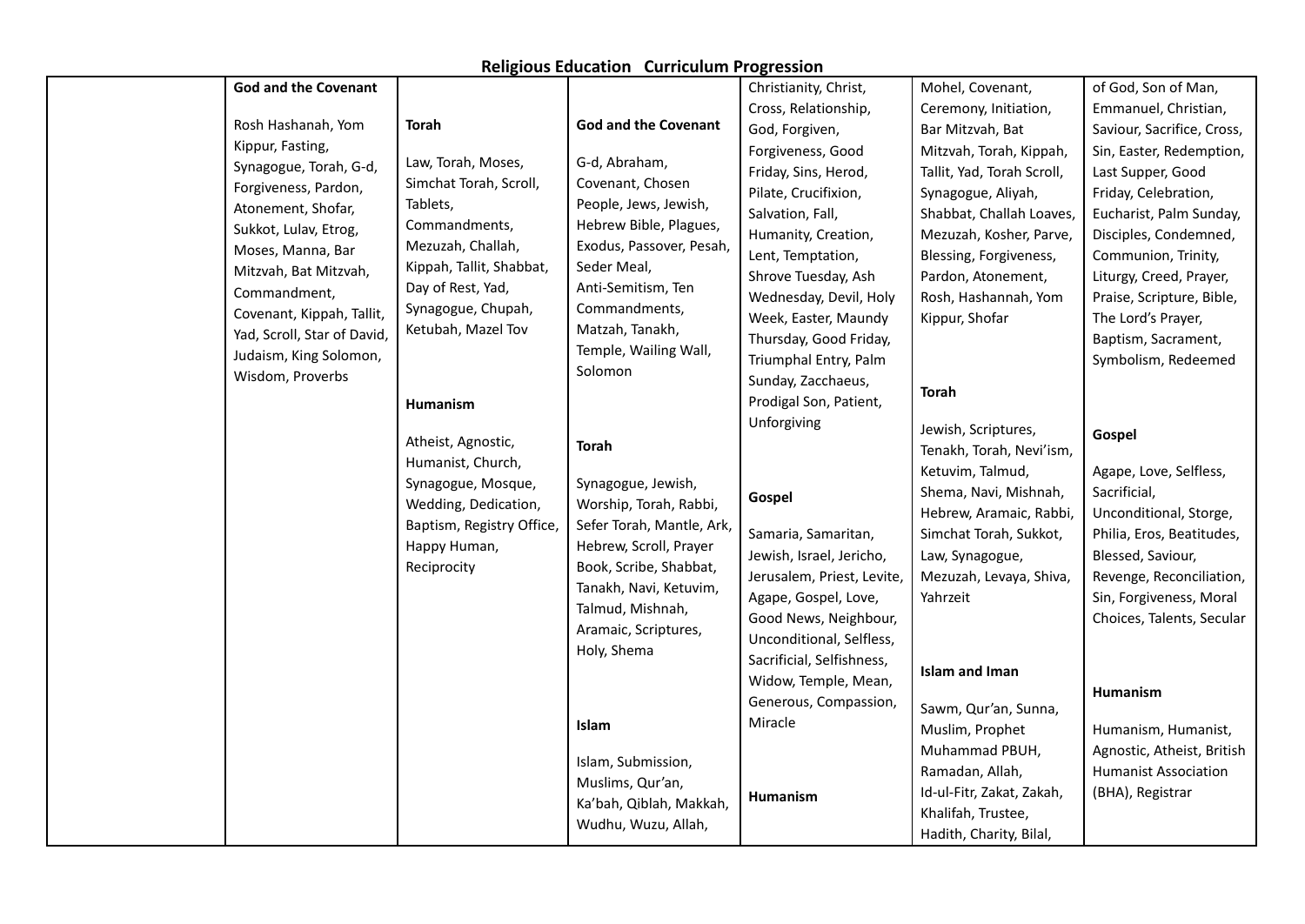| <b>Religious Education Curriculum Progression</b> |                                                                                                                                                                           |                                                                                                                                                                                                                                                                                 |                                                                                                                                                                                                                                                                                      |  |  |  |
|---------------------------------------------------|---------------------------------------------------------------------------------------------------------------------------------------------------------------------------|---------------------------------------------------------------------------------------------------------------------------------------------------------------------------------------------------------------------------------------------------------------------------------|--------------------------------------------------------------------------------------------------------------------------------------------------------------------------------------------------------------------------------------------------------------------------------------|--|--|--|
|                                                   |                                                                                                                                                                           | Mosque, Rak'ahs, Sujud,<br>Truth, Right, Wrong,<br>Prostration, Salat,<br>Humanist, Humanism,<br>Prayer, Prayer Mat,<br>Agnostic, Atheist,<br>Shahadah, Kalimah,<br>Secular, Reason<br>Muhammad, Messenger<br>of God, Arabesque<br>Iman<br>Gabriel, Shariah,<br>Prophet, Arabic | Mosque, Minaret,<br>Umaya, Abu Bakr,<br>Muezzin                                                                                                                                                                                                                                      |  |  |  |
| <b>Key Skills</b>                                 | <b>Understanding beliefs and teachings</b>                                                                                                                                | <b>Understanding beliefs and teachings</b>                                                                                                                                                                                                                                      | <b>Understanding beliefs and teachings</b>                                                                                                                                                                                                                                           |  |  |  |
| <b>Milestones</b>                                 | • Describe some of the teachings of Christianity,<br>Judaism and Humanism.<br>• Describe some of the main festivals or<br>celebrations of Christianity and Judaism.       | • Present the key teachings and beliefs of<br>Christianity, Judaism, Islam, Hinduism and<br>Humanism.<br>• Refer to religious figures and holy writings to<br>explain answers (i.e. Mohammad, Moses, The<br>Quran, The Bible)                                                   | • Explain how some teachings and beliefs are<br>shared between religions and non-religions (i.e.<br>Judaism, Islam and Christianity share some key<br>teachings and beliefs)<br>• Explain how religious and non-religious beliefs<br>shape the lives of individuals and communities. |  |  |  |
|                                                   | <b>Understanding practices and lifestyles</b>                                                                                                                             |                                                                                                                                                                                                                                                                                 |                                                                                                                                                                                                                                                                                      |  |  |  |
|                                                   | • Recognise, name and describe some Christian<br>and Jewish artefacts, places and practices.                                                                              | <b>Understanding practices and lifestyles</b><br>• Identify religious artefacts and explain how and<br>why they are used.                                                                                                                                                       | <b>Understanding practices and lifestyles</b><br>• Explain the practices and lifestyles involved in<br>belonging to a faith or non-faith community.                                                                                                                                  |  |  |  |
|                                                   | Understand how beliefs are conveyed<br>• Name some Christian, Jewish and Humanist<br>symbols.<br>• Explain the meaning of some Christian, Jewish<br>and Humanist symbols. | • Describe religious buildings and explain how<br>they are used.<br>• Explain some of the religious and non-religious<br>practices of both clerics (i.e. minister, iman,<br>rabbi) and individuals.                                                                             | • Compare and contrast the lifestyles of different<br>faith and non-faith groups and give reasons why<br>some within the same faith or non-faith may<br>adopt different lifestyles.<br>• Show the understanding of the role of a spiritual<br>leader.                                |  |  |  |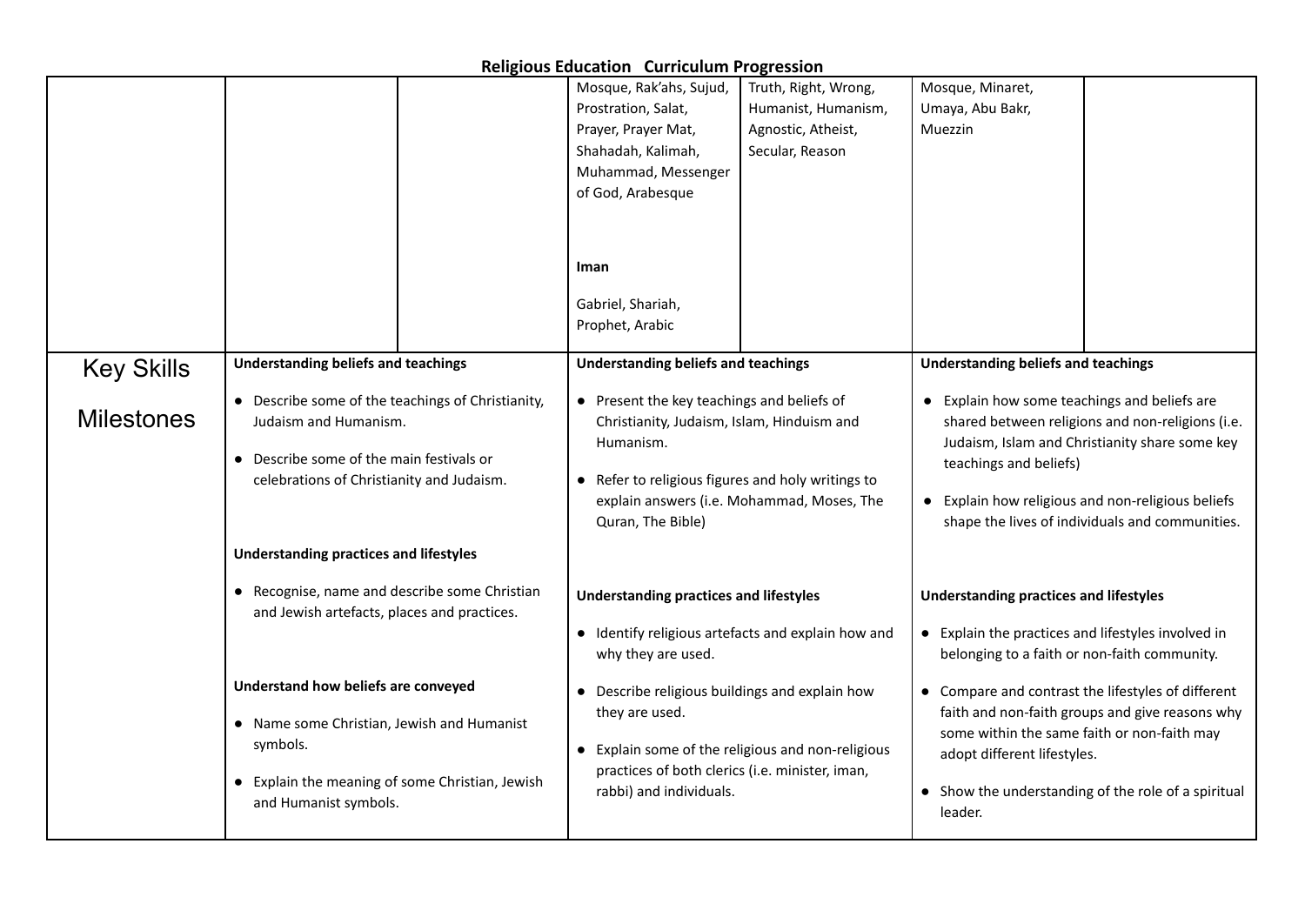| <b>Religious Education Curriculum Progression</b> |                                                                                                                                                                                                                                                                                                                                   |                                                                                                                                                                                                                                                                                         |                                                                                                                                                                                                                                                                                                                                                                |  |  |  |
|---------------------------------------------------|-----------------------------------------------------------------------------------------------------------------------------------------------------------------------------------------------------------------------------------------------------------------------------------------------------------------------------------|-----------------------------------------------------------------------------------------------------------------------------------------------------------------------------------------------------------------------------------------------------------------------------------------|----------------------------------------------------------------------------------------------------------------------------------------------------------------------------------------------------------------------------------------------------------------------------------------------------------------------------------------------------------------|--|--|--|
|                                                   | <b>Understand values</b><br>• Identify how they have to make their own<br>choices in life.<br>• Explain how actions affect others.                                                                                                                                                                                                | Understand how beliefs are conveyed<br>• Identify religious symbolism in literature and the<br>arts.<br><b>Understand values</b>                                                                                                                                                        | Understand how beliefs are conveyed<br>• Explain some of the different ways that<br>individuals show their beliefs.<br><b>Understand values</b>                                                                                                                                                                                                                |  |  |  |
|                                                   | • Show an understanding of the term 'morals'.<br><b>Reflection</b><br>• Identify the things that are important in their<br>own lives and compare these to religious and<br>non-religious beliefs.<br>• Relate emotions to some of the experiences of<br>religious and non-religious figures studied (i.e.<br>Moses, David, Jesus) | • Explain how beliefs about right and wrong affect<br>people's behaviour.<br>• Describe how some of the values held by<br>communities or individuals affect behaviour and<br>actions.<br>• Discuss and give opinions on stories involving<br>moral dilemmas.                            | • Explain why different religious or non-religious<br>communities or individuals may have a different<br>view of what is right and wrong.<br>• Show an awareness of morals and right and<br>wrong beyond rules (i.e. wanting to act in a<br>certain way despite rules).<br>• Express their own values and remain respectful<br>of those with different values. |  |  |  |
|                                                   | • Ask questions about puzzling aspects of life.                                                                                                                                                                                                                                                                                   | <b>Reflection</b><br>• Show an understanding that personal<br>experiences and feelings influence attitudes and<br>actions.<br>• Give some reasons why religious and<br>non-religious figures may have acted as they did.<br>• Ask questions that have no universally agreed<br>answers. | <b>Reflection</b><br>• Recognise and express feelings about their own<br>identities. Relate these to religious and<br>non-religious beliefs or teachings.<br>• Explain their own ideas about the answers to big<br>questions.<br>• Explain why their own answers to big questions<br>may differ from those of others.                                          |  |  |  |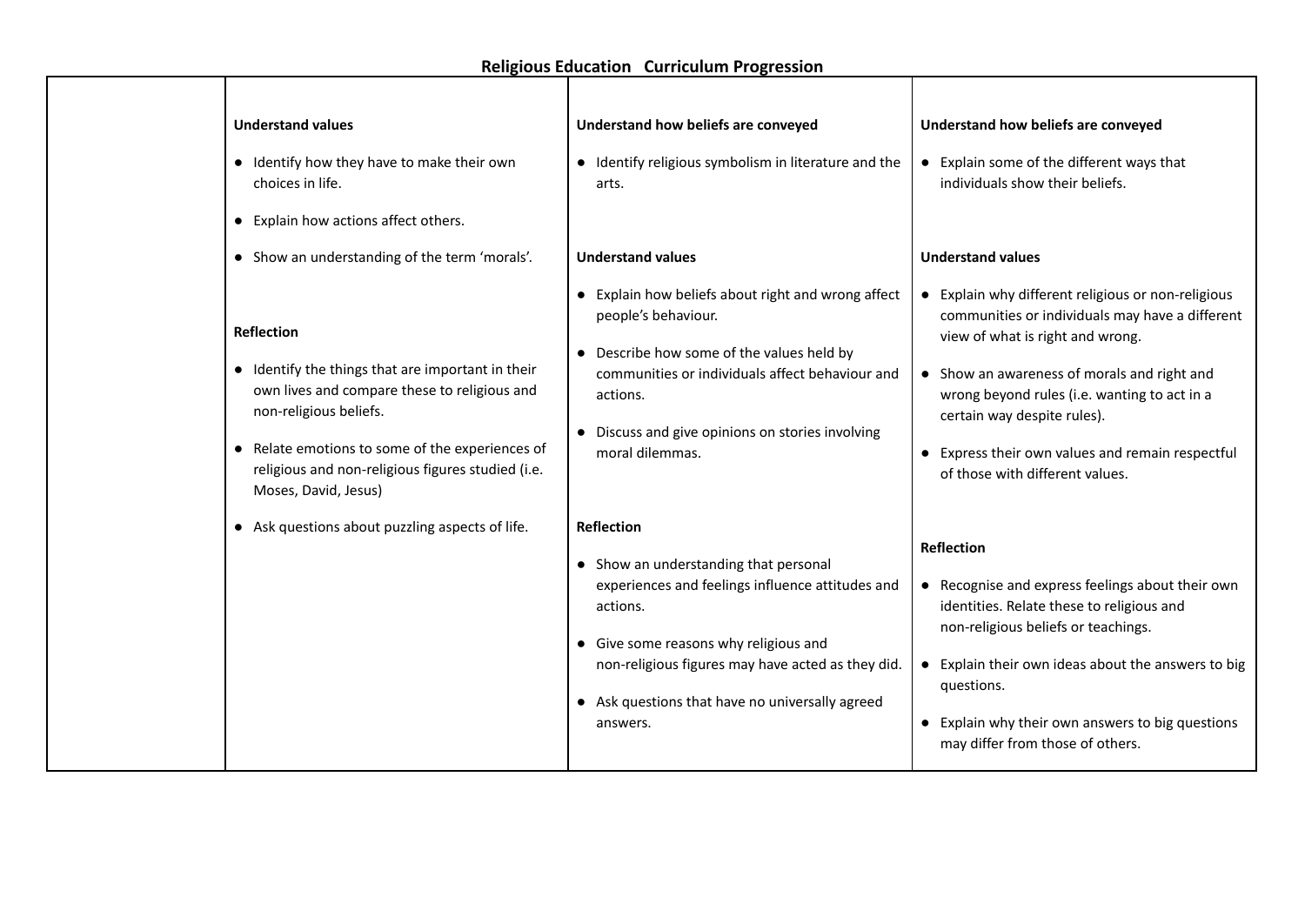| <b>Religious Education Curriculum Progression</b> |                                                                                                                                                                                                                                                                                                                                                                                                                                                                                                                                                                              |                                                                                                                                                                                                                                                                                                                                                                                                                                                                                                                                                                                                                                    |                                                                                                                                                                                                                                                                                                                                                                                                                                                                                                                                                                                                                                                                                                 |  |  |
|---------------------------------------------------|------------------------------------------------------------------------------------------------------------------------------------------------------------------------------------------------------------------------------------------------------------------------------------------------------------------------------------------------------------------------------------------------------------------------------------------------------------------------------------------------------------------------------------------------------------------------------|------------------------------------------------------------------------------------------------------------------------------------------------------------------------------------------------------------------------------------------------------------------------------------------------------------------------------------------------------------------------------------------------------------------------------------------------------------------------------------------------------------------------------------------------------------------------------------------------------------------------------------|-------------------------------------------------------------------------------------------------------------------------------------------------------------------------------------------------------------------------------------------------------------------------------------------------------------------------------------------------------------------------------------------------------------------------------------------------------------------------------------------------------------------------------------------------------------------------------------------------------------------------------------------------------------------------------------------------|--|--|
| <b>BAD</b>                                        | <b>Understanding beliefs and teachings</b>                                                                                                                                                                                                                                                                                                                                                                                                                                                                                                                                   | <b>Understanding beliefs and teachings</b>                                                                                                                                                                                                                                                                                                                                                                                                                                                                                                                                                                                         | <b>Understanding beliefs and teachings</b>                                                                                                                                                                                                                                                                                                                                                                                                                                                                                                                                                                                                                                                      |  |  |
| Assessment                                        | • Describe some of the main festivals,<br>celebrations and teachings of a religion.<br>Basic - With the support of a teacher, some<br>of the main festivals, celebrations and<br>teachings of Christianity and Judaism are<br>explored.<br>Advancing - Generally, some of the main<br>festivals, celebrations and teachings of<br>Christianity and Judaism are described.<br>Deep - The main festivals, celebrations and<br>teachings of Christianity and Judaism are<br>described and explained with some<br>interesting detail.                                            | • Present the key teachings and beliefs of<br>Christianity, Judaism, Islam, Hinduism and<br>Humanism.<br>Basic - When encouraged, some good examples<br>of the key teachings and beliefs of Christianity,<br>Judaism, Islam, Hinduism or Humanism are<br>given.<br>Advancing - Generally, some key teachings and<br>beliefs of Christianity, Judaism, Islam, Hinduism<br>or Humanism are selected and presented with<br>some reference to religious or non-religious<br>figures.<br>Deep - Key teachings, and how they relate to<br>religious or non-religious figures, are presented<br>with interesting detail and explanations. | • Explain how some teachings and beliefs are shared<br>between religions and non-religions (i.e. Judaism,<br>Islam and Christianity share some key teachings and<br>beliefs)<br>Basic - With support, some good examples are<br>provided for, how beliefs are shared between<br>religions and non-religions.<br>Advancing - Generally, beliefs that are shared<br>between religions and non-religions are identified<br>and explained.<br>Deep - Beliefs that are shared between religions<br>and non-religions are identified and any variations<br>to a general belief are analysed and explained.                                                                                            |  |  |
|                                                   | <b>Understanding practices and lifestyles</b><br>• Recognise, name and describe some Christian<br>and Jewish artefacts, places and practices.<br>Basic - During structured activities, some<br>Christian and Jewish artefacts, places and<br>practices are explored.<br>Advancing - There is a growing knowledge of<br>some religious artefacts, places and practices,<br>and some are chosen and described.<br>Deep - There is an in-depth understanding of<br>some religious artefacts, places and practices<br>which are described in interesting and<br>accurate detail. | <b>Understanding practices and lifestyles</b><br>• Identify religious artefacts and buildings explain<br>how and why they are used.<br>Basic - There are some good examples of the<br>identification and naming of religious artefacts<br>and buildings. With encouragement, there is<br>some explanation of how and why they are<br>used.<br>Advancing - Generally, religious artefacts and<br>buildings are identified and how and why they<br>are used explained with some detail.                                                                                                                                              | Explain how religious beliefs shape the lives of<br>$\bullet$<br>individuals and communities.<br>Basic - When encouraged, some examples are<br>provided for how religious and non-religious beliefs<br>shaped the lives of individuals and communities.<br>Advancing - Good examples, with some interesting<br>detail, are provided for, how religious and<br>non-religious beliefs shape the lives of individuals<br>and communities.<br>Deep - Well-chosen and very well-explained details<br>are provided for how a wide range of religious and<br>non-religious beliefs shape the lives of individuals<br>and communities and how there may be some<br>variation to practices between them. |  |  |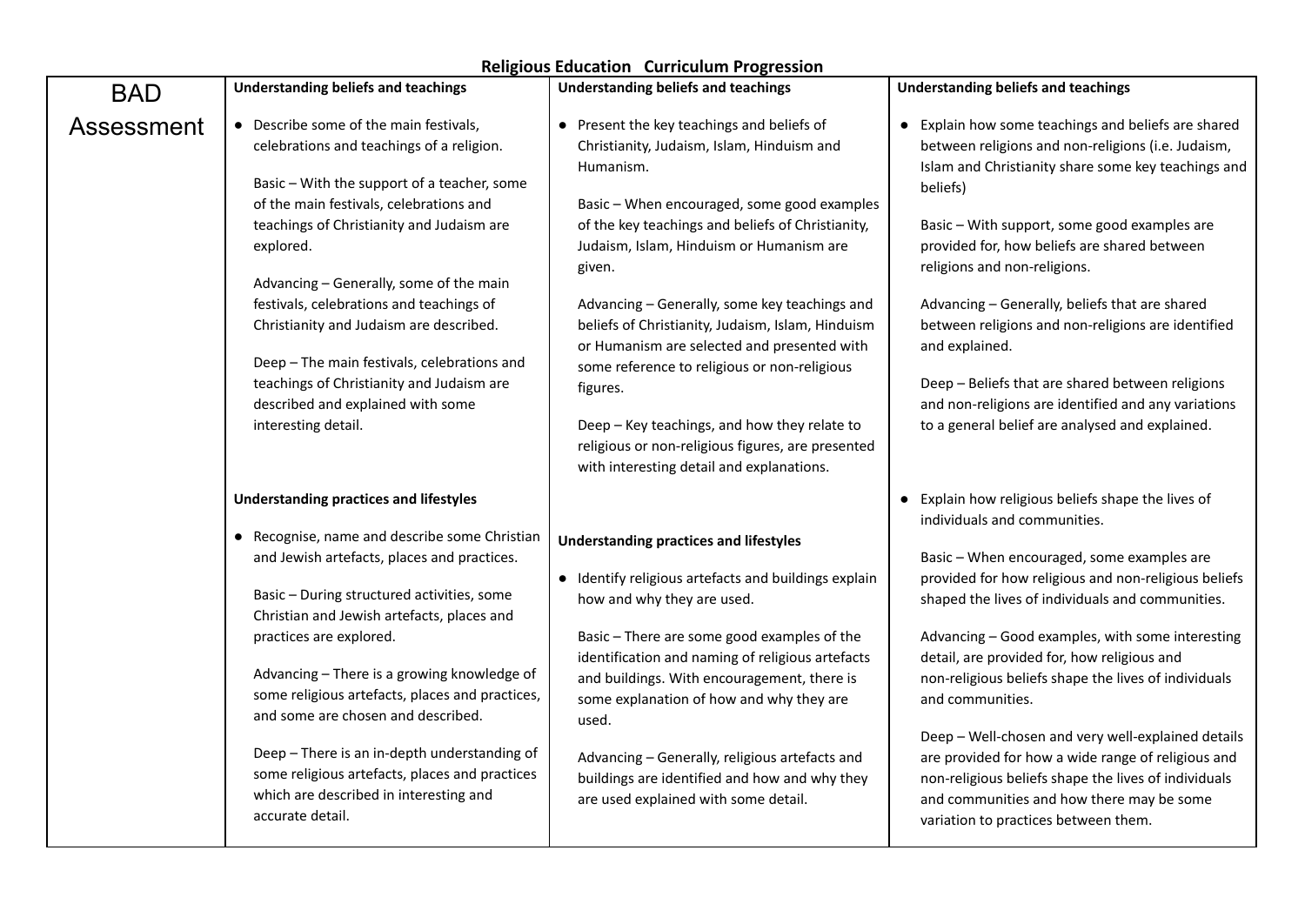|                                                                                                                                                               | Deep - Religious artefacts and buildings are                                                                                                                 |                                                                                                                                                            |
|---------------------------------------------------------------------------------------------------------------------------------------------------------------|--------------------------------------------------------------------------------------------------------------------------------------------------------------|------------------------------------------------------------------------------------------------------------------------------------------------------------|
|                                                                                                                                                               | identified rapidly, and detailed and interesting                                                                                                             |                                                                                                                                                            |
| Understand how beliefs are conveyed                                                                                                                           | explanations of how and why they are used are                                                                                                                | <b>Understanding practices and lifestyles</b>                                                                                                              |
| • Name some Christian, Jewish and Humanist<br>symbols.                                                                                                        | provided.                                                                                                                                                    | • Compare and contrast the lifestyles of different faith<br>and non-faith groups and give reasons why some<br>within the same faith or non-faith may adopt |
| Basic - With the support of a teacher, the<br>names of meanings of some Christian, Jewish<br>and Humanist symbols are explored.                               | • Explain some of the religious and non-religious<br>practices of both clerics (i.e. minister, iman,<br>rabbi) and individuals.                              | different lifestyles.<br>Basic - With support, lifestyles of different faith and<br>non-faith groups are compared and contrasted.                          |
| Advancing - Some Christian, Jewish and<br>Humanist symbols are selected, named and<br>their meanings described.<br>Deep - Some Christian, Jewish and Humanist | Basic - When encouraged, some good examples<br>of explanations of the religious and<br>non-religious practices of clerics and individuals<br>given.          | Advancing - Good examples of similarities and<br>differences in the lifestyles of different faith and<br>non-faith groups are identified and described.    |
| symbols are named and described with<br>interesting and accurate detail.                                                                                      | Advancing - Generally, good explanations of the<br>religious practices of clerics and individuals are<br>given with some interesting detail.                 | Deep - Well-chosen and detailed examples are<br>provided for similarities and differences in the<br>lifestyles of different faith and non-faith groups.    |
| <b>Understand values</b><br>• Identify how they have to make their own<br>choices in life.                                                                    | Deep - Well-though out explanations, along<br>with telling examples, of the religious or<br>non-religious practices of clerics and individuals<br>are given. | • Show the understanding of the role of a spiritual<br>leader.                                                                                             |
| Basic - During structured discussions, there is<br>some exploration of how they must make                                                                     |                                                                                                                                                              | Basic - There is some awareness of the role of a<br>spiritual leader.                                                                                      |
| choices in life.                                                                                                                                              | Understand how beliefs are conveyed                                                                                                                          | Advancing - There is some interesting exploration                                                                                                          |
| Advancing - There is a growing<br>understanding that they must make choices                                                                                   | • Identify religious symbolism in literature and<br>the arts.                                                                                                | and recognition of aspects of the role of a spiritual<br>leader.                                                                                           |
| in life and some good examples of this are<br>described.                                                                                                      | Basic - With support, religious symbolism in<br>literature and the arts is explored.                                                                         | Deep - There is a good understanding of, and<br>excellent examples provided for, the wide and varied<br>role of a spiritual leader.                        |
| Deep - There is a good understanding that<br>they must make choices in life, including                                                                        | Advancing - There is a growing recognition of,<br>and some examples provided for, the use of<br>religious symbolism in literature and the arts.              | Understand how beliefs are conveyed                                                                                                                        |
|                                                                                                                                                               |                                                                                                                                                              |                                                                                                                                                            |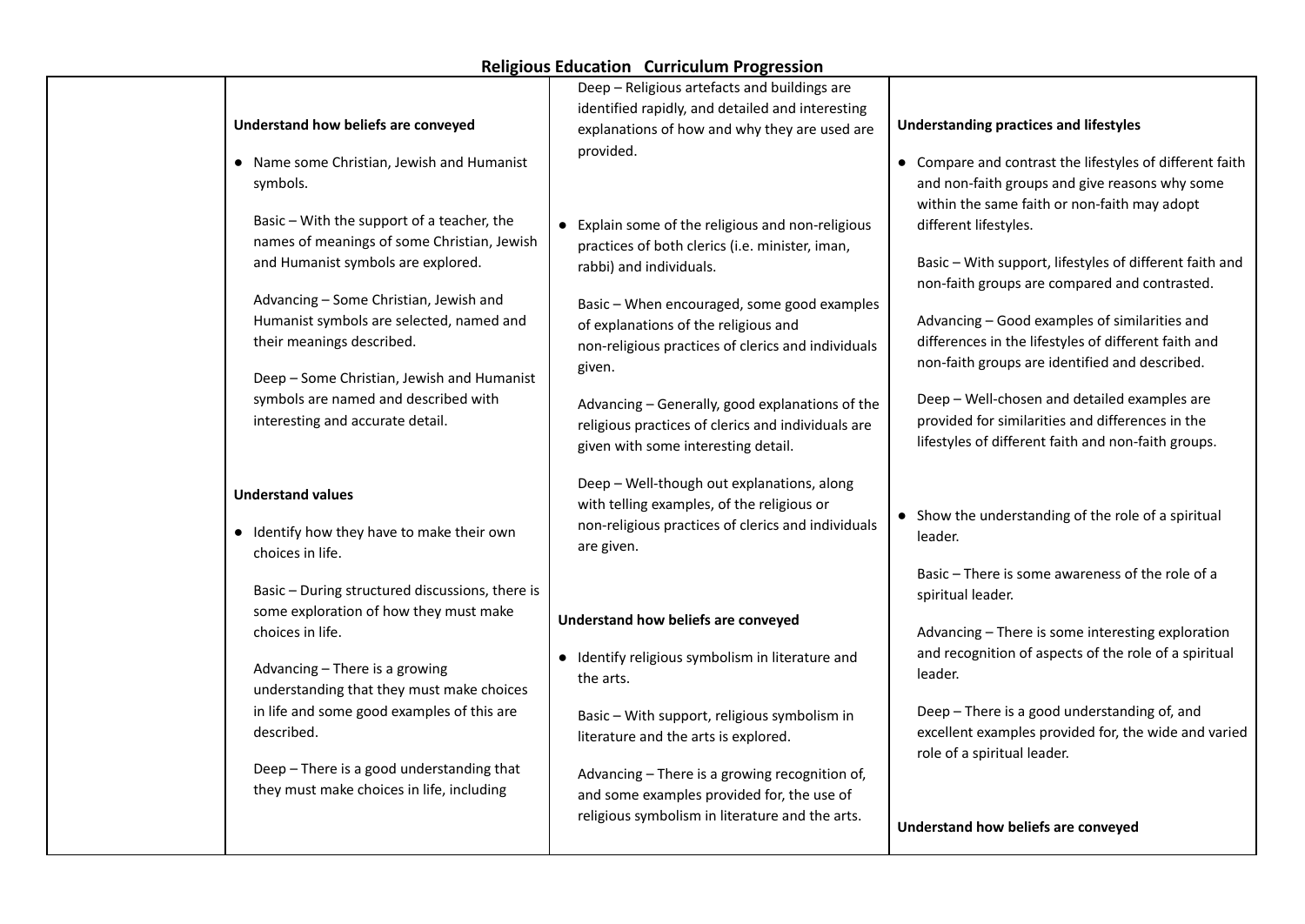| some that are very difficult. Good examples<br>are provided and described well.<br>• Explain how actions affect others.                                                                                                                                                                               | Deep - Good, well-explained examples of<br>religious symbolism in literature and the arts<br>are given in a wide range of contexts.                                                                                                                                                                                                     | • Explain some of the different ways that individuals<br>show their beliefs.<br>Basic - There is some awareness of the different<br>ways that individuals show their beliefs.                                                                                                                                                                 |
|-------------------------------------------------------------------------------------------------------------------------------------------------------------------------------------------------------------------------------------------------------------------------------------------------------|-----------------------------------------------------------------------------------------------------------------------------------------------------------------------------------------------------------------------------------------------------------------------------------------------------------------------------------------|-----------------------------------------------------------------------------------------------------------------------------------------------------------------------------------------------------------------------------------------------------------------------------------------------------------------------------------------------|
| Basic - There is some awareness of how<br>actions affect others.<br>Advancing - There is a growing<br>understanding that actions affect others in a<br>variety of ways, some of which can be<br>explained.<br>Deep - There is a good understanding that<br>actions affect others in a wide variety of | <b>Understand values</b><br>• Explain how beliefs about right and wrong<br>affect people's behaviour.<br>Basic - There are some good examples of<br>explanations of how beliefs affect people's<br>behaviour.<br>Advancing - Generally, good explanations are<br>provided for how beliefs affect people's                               | Advancing - There is a growing awareness of, and<br>some good examples provided for, the different<br>ways that individuals show their beliefs.<br>Deep - There is a very good awareness of, and some<br>excellent and detailed examples provided for, the<br>different ways that individuals show their beliefs.<br><b>Understand values</b> |
| ways, which are explained with interesting<br>examples and details.<br>• Show an understanding of the term 'morals'.<br>Basic - During structured discussions the<br>term 'morals' is explored.                                                                                                       | behaviour in a range of contexts.<br>Deep - Well-considered and detailed<br>explanations are provided for how beliefs affect<br>people's behaviour in a range of contexts.<br>• Discuss and give opinions on stories involving                                                                                                          | • Explain why different religious communities or<br>individuals may have a different view of what is right<br>and wrong.<br>Basic - There are some good examples that show<br>some understanding that different religious<br>communities may have different views of what is<br>right and wrong.                                              |
| Advancing - There is a growing use of the<br>term 'morals' when discussing behaviour and<br>decisions.<br>Deep - There is a good understanding of the<br>term 'morals' and many good examples of<br>how it can be applied to familiar situations<br>are provided.<br>Reflection                       | moral dilemmas.<br>Basic - The term 'moral dilemma' is<br>experienced during discussions.<br>Advancing - There is a growing understanding<br>of, and examples provided for, instances where<br>there has been a moral dilemma.<br>Deep - Apt, and very well-described instances<br>provided for situations involving moral<br>dilemmas. | Advancing - There is a growing understanding<br>demonstrated by good examples of, and<br>explanations for, different views of what is right and<br>wrong.<br>Deep - There is an excellent understanding,<br>demonstrated by well-chosen examples of, and<br>detailed explanations for, different views of what is<br>right and wrong.         |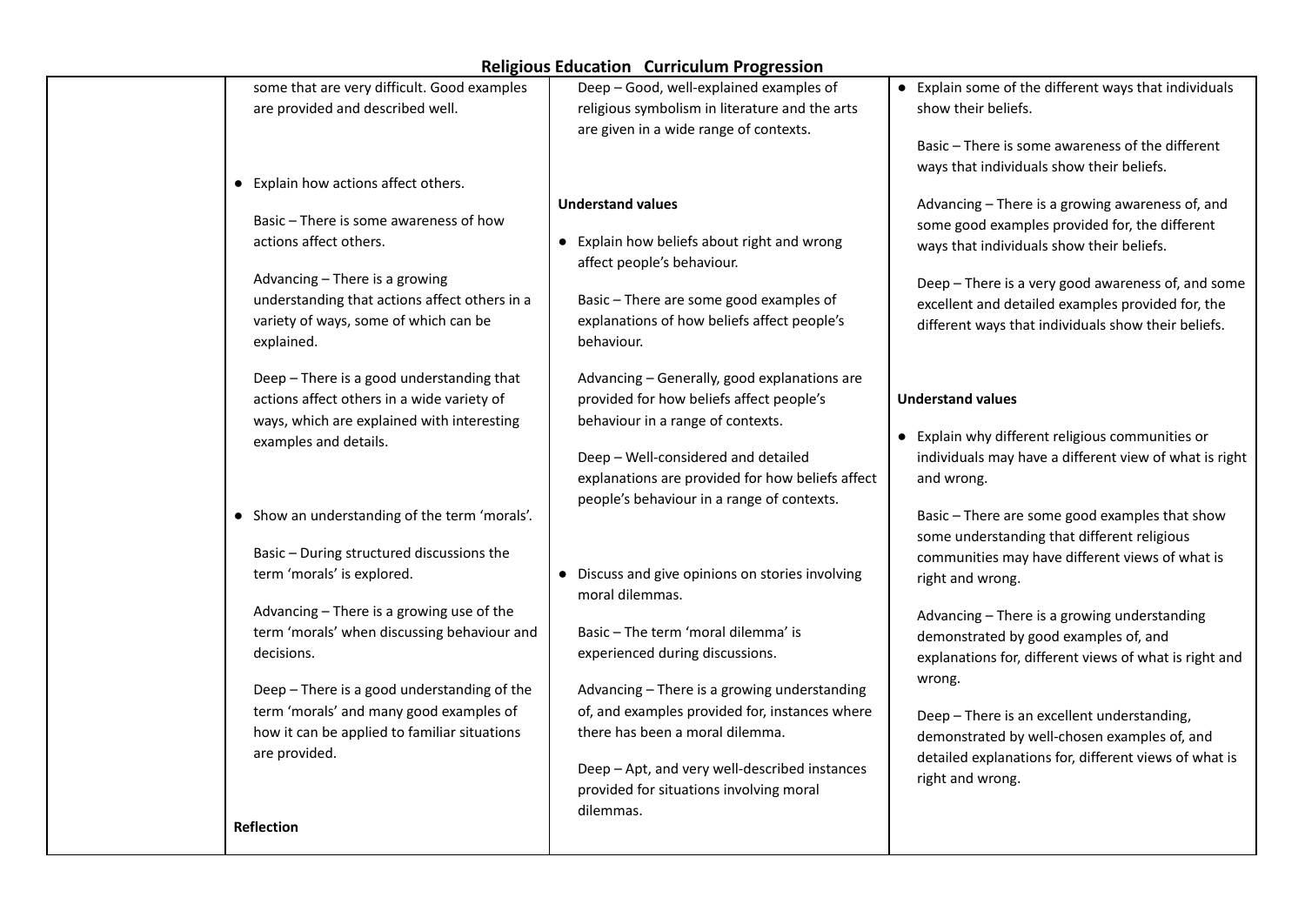|                       |                                                                                                                                                                                                                                                                                                                                                                                                                                                                                                                                                                             | <b>Religious Education Curriculum Progression</b>                                                                                                                                                                                                                                                                                                                                                                                                                                                                                                                                                              |                                                                                                                                                                                                                                                                                                                                                                                                                                                                                                             |
|-----------------------|-----------------------------------------------------------------------------------------------------------------------------------------------------------------------------------------------------------------------------------------------------------------------------------------------------------------------------------------------------------------------------------------------------------------------------------------------------------------------------------------------------------------------------------------------------------------------------|----------------------------------------------------------------------------------------------------------------------------------------------------------------------------------------------------------------------------------------------------------------------------------------------------------------------------------------------------------------------------------------------------------------------------------------------------------------------------------------------------------------------------------------------------------------------------------------------------------------|-------------------------------------------------------------------------------------------------------------------------------------------------------------------------------------------------------------------------------------------------------------------------------------------------------------------------------------------------------------------------------------------------------------------------------------------------------------------------------------------------------------|
|                       | • Identify the things that are important in their<br>own lives and compare these to religious and<br>non-religious beliefs.                                                                                                                                                                                                                                                                                                                                                                                                                                                 | <b>Reflection</b>                                                                                                                                                                                                                                                                                                                                                                                                                                                                                                                                                                                              | • Show an awareness of morals and right and wrong<br>beyond rules (i.e. wanting to act in a certain way<br>despite rules).                                                                                                                                                                                                                                                                                                                                                                                  |
| beliefs.<br>Humanism. | Basic - During structured discussions,<br>important aspects of their own life and how<br>this compares to religious and non-religious<br>beliefs are explored.<br>Advancing - There is a growing<br>understanding and some good explanation of<br>how important aspects of their own life<br>compares to religious and non-religious<br>Deep - Aspects of their own life are chosen<br>and compared to religious and non-religious<br>beliefs from Christianity, Judaism an                                                                                                 | • Show an understanding that personal<br>experiences and feelings influence attitudes and<br>actions.<br>Basic - During structured discussions, there is<br>some exploration of how personal experiences<br>and feelings influence attitudes and actions.<br>Advancing - There is a growing awareness of,<br>and good examples provided for, personal<br>experiences and feelings and how they<br>influence attitudes and actions.<br>Deep - Good, well-explained examples of<br>personal experiences and feelings, and how<br>they influence attitudes and actions, are given<br>in a wide range of contexts. | Basic - There is some exploration of the need to act<br>according to a belief of right and wrong even in the<br>absence of rules.<br>Advancing - There is a growing understanding of the<br>need to act in a morally right way, even in the<br>absence of rules or regulation.<br>Deep - The word 'integrity' and how this applies to<br>one's own decisions.<br>• Express their own values and remain respectful of<br>those with different values.<br>Basic - With support, personal values are explored. |
|                       | • Relate emotions to some of the experiences<br>of religious and non-religious figures studied<br>(i.e. Moses, David, Jesus)<br>Basic - With the support of a teacher,<br>emotions are explored and links pointed out<br>to the experiences of some of the religious<br>and non-religious figures.<br>Advancing - There is a growing ability to<br>explain how emotions relate to some of the<br>experiences of religious figures.<br>Deep - Emotions are related very well to<br>some of the experiences of religious figures<br>and described in some interesting detail. | • Give some reasons why religious and<br>non-religious figures may have acted as they<br>did.<br>Basic - When encouraged, some reasons why<br>religious and non-religious figures may have<br>acted as they did are given.<br>Advancing - Generally, good attempts to explain<br>why religious and non-religious figures may<br>have acted as they did, relating reasons to some<br>of the teachings of a religion or worldview, are<br>made.                                                                                                                                                                  | Advancing - There are some good examples of<br>articulation of personal values and a respect of<br>those with different values.<br>Deep - Personal values are becoming well<br>developed and explained. There is a high degree of<br>respect for those with different values.<br>Reflection<br>• Recognise and express feelings about their own<br>identities. Relate these to religious beliefs or<br>teachings.                                                                                           |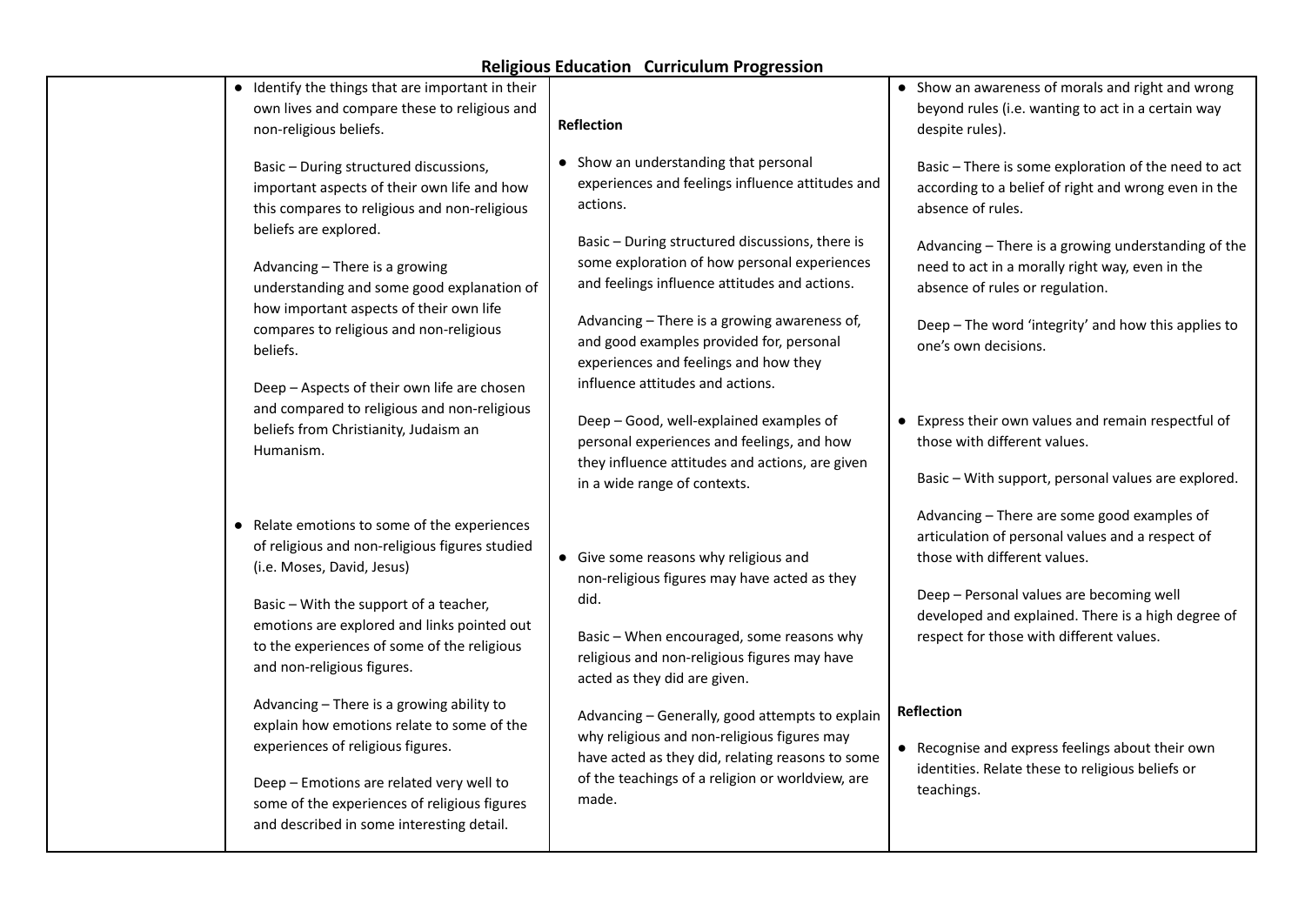|                  | • Ask questions about puzzling aspects of life.<br>Basic - During structured discussions, some<br>questions about puzzling aspects of life are<br>explored.<br>Advancing - During discussions, some<br>questions are raised and opinions given<br>about some puzzling aspects of life.<br>Deep - During discussions, well-considered<br>questions are raised and opinions given and<br>justified about some puzzling aspects of life. |                                                                                                  | Deep - Carefully reasoned and well-explained<br>examples, that refer to the teachings of a<br>religion or worldview, describe why religious or<br>non-religious figures may have acted as they<br>did.<br>• Ask questions that have no universally agreed<br>answers.<br>Basic - When encouraged, some questions that<br>have no universally agreed answers are<br>explored.<br>Advancing - Generally, some good questions<br>that have no universally agreed answers are<br>asked and explored with enthusiasm.<br>Deep - Some well-considered questions that<br>have no universally agreed answers are asked<br>and explored in depth. |                                                                                                                                                    | Basic - In structured discussions the concept of<br>identity is explored and related to religious beliefs<br>and teachings.<br>Advancing - There are some good examples of<br>explanations of the concept of identify and how this<br>related to religious beliefs or teachings.<br>Deep - Well-chosen and apt, detailed examples are<br>provided for the concept of identify and how this<br>related to religious beliefs or teachings.<br>• Explain ideas about some answers to big questions<br>and why answers may differ between individuals.<br>Basic - There are some good examples of<br>exploration of some answers to big questions and<br>why answers may differ between individuals.<br>Advancing - There is a growing understanding<br>demonstrated with well-explained descriptions, of<br>some answers to big questions, and how answers<br>may differ between individuals.<br>Deep - Detailed, in-depth research provides<br>excellent examples and detailed descriptions of<br>different answers to big questions between<br>individuals. |                                                                                                                               |
|------------------|---------------------------------------------------------------------------------------------------------------------------------------------------------------------------------------------------------------------------------------------------------------------------------------------------------------------------------------------------------------------------------------------------------------------------------------|--------------------------------------------------------------------------------------------------|------------------------------------------------------------------------------------------------------------------------------------------------------------------------------------------------------------------------------------------------------------------------------------------------------------------------------------------------------------------------------------------------------------------------------------------------------------------------------------------------------------------------------------------------------------------------------------------------------------------------------------------|----------------------------------------------------------------------------------------------------------------------------------------------------|------------------------------------------------------------------------------------------------------------------------------------------------------------------------------------------------------------------------------------------------------------------------------------------------------------------------------------------------------------------------------------------------------------------------------------------------------------------------------------------------------------------------------------------------------------------------------------------------------------------------------------------------------------------------------------------------------------------------------------------------------------------------------------------------------------------------------------------------------------------------------------------------------------------------------------------------------------------------------------------------------------------------------------------------------------|-------------------------------------------------------------------------------------------------------------------------------|
| <b>POP Tasks</b> | <b>God and Creation</b><br>Draw a picture of one of<br>the 'Lost and Found'<br>parables. Give it a title<br>and a short explanation                                                                                                                                                                                                                                                                                                   | Gospel<br>Draw a picture of<br>someone showing<br>Agape love and explain<br>what difference this | God<br>Compare and contrast<br>two different types of<br>church. What is the same<br>and what is different<br>about baptism? What<br>other similarities and                                                                                                                                                                                                                                                                                                                                                                                                                                                                              | <b>Dharma and Deity</b><br>Write a diary entry of a<br>Hindu person and how<br>they live in a normal<br>week, showing how they<br>practice Dharma. | God<br>Write a diary entry for<br>someone who "Lives<br>Lightly" $-$ a day in the<br>life of                                                                                                                                                                                                                                                                                                                                                                                                                                                                                                                                                                                                                                                                                                                                                                                                                                                                                                                                                               | <b>Dharma</b><br>Compare the rules from<br>the Ramayana with the<br>Ten Commandments<br>from the Bible/Torah.<br>What are the |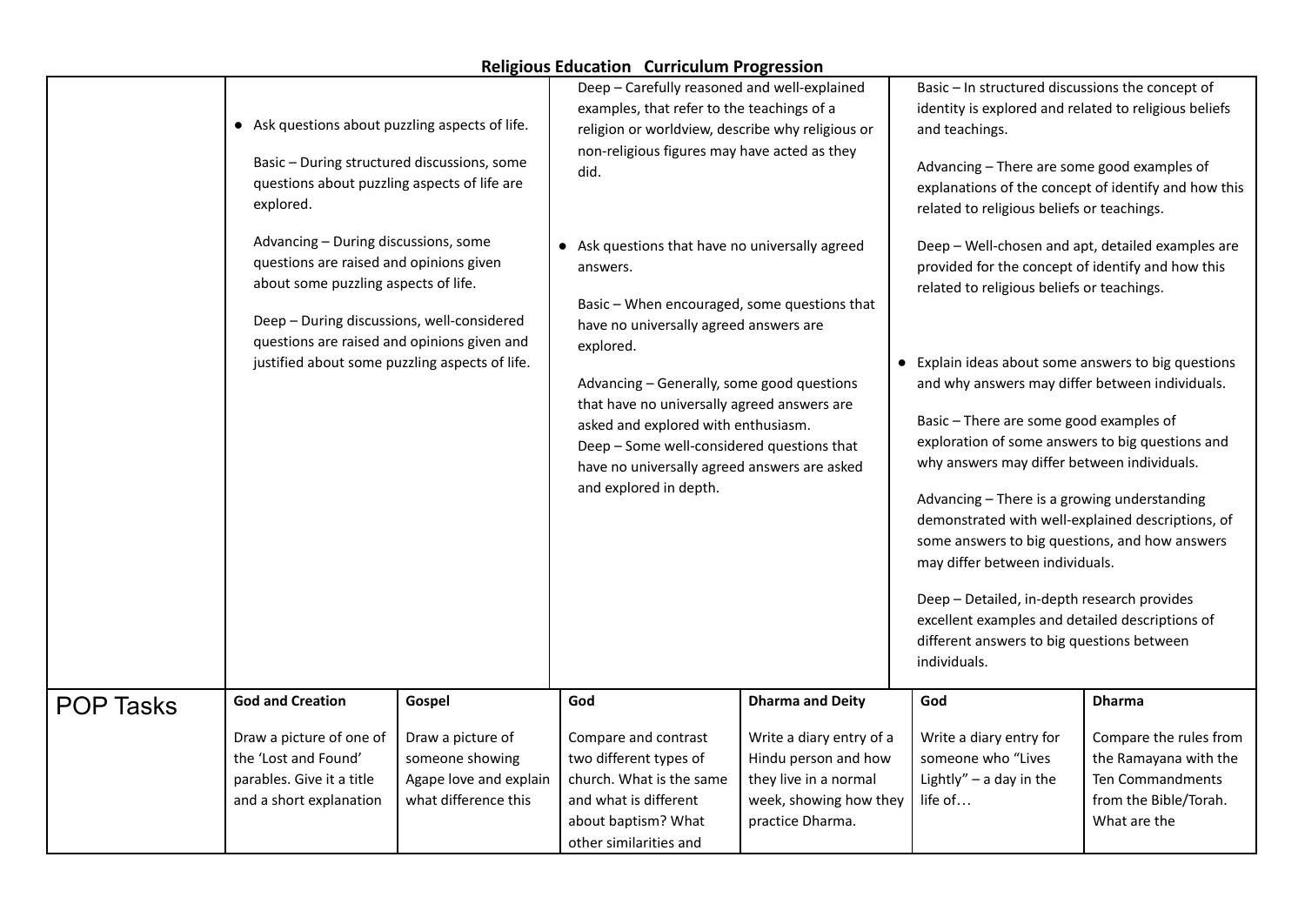| of how it shows what        | belief makes to        | differences are there -     |                             | Can you explain what                                | similarities? What are    |
|-----------------------------|------------------------|-----------------------------|-----------------------------|-----------------------------------------------------|---------------------------|
| God is like for Christians. | people's lives.        | the buildings, the décor    |                             | this has to do with                                 | the differences?          |
|                             |                        | and decorations, the        | Atman                       | Christian values and                                |                           |
|                             |                        | pattern of worship and      |                             | beliefs?                                            |                           |
|                             |                        | what is said/done in the    | Produce a guide for         |                                                     |                           |
| <b>Incarnation</b>          | <b>Salvation</b>       | services?                   | someone visiting a          |                                                     | <b>Deity</b>              |
| Children to show, in        | Draw or paint a        |                             | mandir for the first time   |                                                     | Choose and research       |
| their own words and         | Triptych (three        |                             | explaining what             | Incarnation                                         | one of the Hindu deities. |
| picture(s), what the        | pictures) showing the  |                             | happens there and           | Create a Venn Diagram                               | Write a report about      |
| Trinity is. Can they show   | Crucifixion,           | <b>Incarnation</b>          | including all the key       | showing why Christians                              | them, including their     |
| God as Father, Son and      | Resurrection and       | Design your own stained     | terms.                      | believe Jesus is both                               | "back story" and what     |
| Holy Spirit?                | Ascension of Jesus.    | glass window showing        |                             | God and man. In one                                 | aspect of Brahman do      |
|                             | Can the children       | who Christians believe      |                             | circle, all the evidence                            | they demonstrate.         |
|                             | remember what these    | Jesus is.                   | <b>Salvation</b>            | from the Bible that                                 |                           |
|                             | words mean to enable   |                             |                             |                                                     |                           |
| <b>God and the Covenant</b> | them to draw the       |                             | Show children the           | shows he was human, in<br>the other circle, all the |                           |
|                             |                        |                             | picture of the cross        |                                                     | Atman                     |
| Using the story of how      | Triptych?              | <b>God and the Covenant</b> | filling the gap, and ask if | evidence showing he                                 |                           |
| King David was chosen,      |                        |                             | they can explain the        | was divine. Should there                            | Write a set of            |
| can the children explain    | Torah                  | Provide photographs of      | picture. Can they also      | be an intersection? If so,                          | instructions on how to    |
| what it means to be         |                        | key places in Israel that   | explain why Christians      | what would go in it?                                | perform Hindu worship     |
| beautiful on the inside?    | Children label a       | are important to the        | call Jesus 'my saviour'?    |                                                     | or Puja in your home.     |
| Why is this more            | diagram of a Jewish    | Jewish people. Can pupils   | Going deeper - Ask          |                                                     |                           |
| important than outward      | temple.                | name them and say why       | children to explain how     | <b>God and the Covenant</b>                         |                           |
| appearances?                |                        | they matter to Jewish       | belief in the cross might   |                                                     | <b>Salvation</b>          |
|                             | http://www.amvsomer    | people today? The           | help a Christian who is     | Choose one of the                                   |                           |
|                             | set.org.uk/wp-content  | answers could be written    | feeling guilty about        | Jewish festivals or                                 | Make your own comic       |
|                             | /uploads/2018/10/1-6-  | on post it notes and, with  | doing something wrong.      | special times                                       | strip version of the      |
|                             | KS1-torah-Lesson-4-Ins | the pictures, turned into   |                             | (Circumcision, Bar/Bat                              | Easter story for a        |
|                             | ide-the-synagogue-she  | a display on the wall.      | http://www.amvsomers        | Mitzvah, Shabbat,                                   | younger child (Year 1 or  |
|                             | et.pdf                 | Children could record this  | et.org.uk/wp-content/u      | Keeping Kosher, Rosh                                | 2). Include the           |
|                             |                        | in their books with copies  | ploads/2018/12/2.4-Lo       | Hashannah, Yom                                      | significance of the Last  |
|                             | Explain why Jewish     | of the pictures.            | wer-KS2-Salvation-Lesso     | Kippur). Explain what                               | Supper, Crucifixion and   |
|                             | people celebrate       |                             | n-2-why-is-Good-Friday-     | Jewish people do during                             | the Resurrection for      |
|                             | Shabbat?               |                             | good-sheet.pdf              | this time, why they do it                           | Christians.               |
|                             |                        | <b>Torah</b>                |                             |                                                     |                           |
|                             |                        |                             |                             |                                                     |                           |
|                             |                        |                             |                             |                                                     |                           |